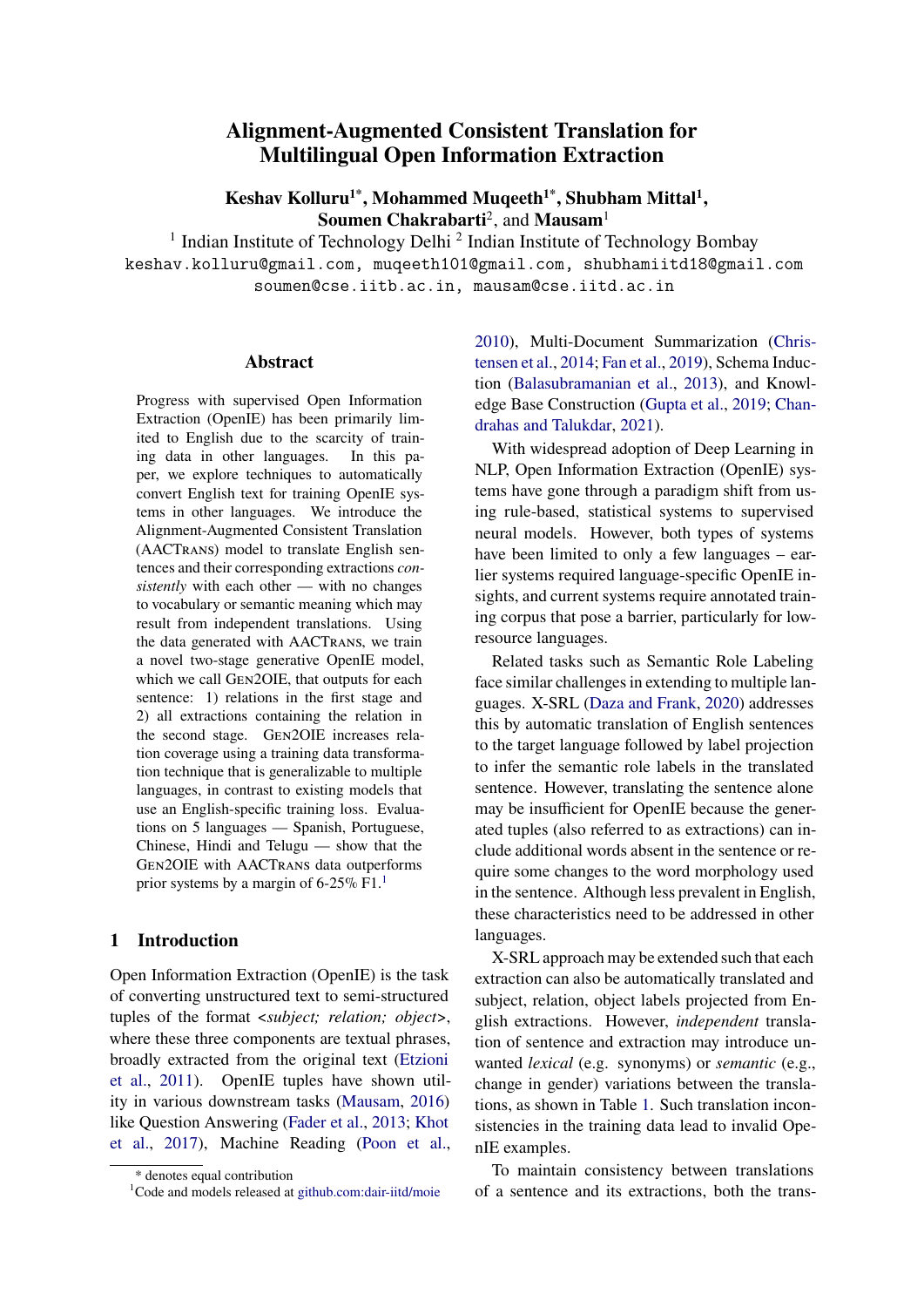<span id="page-1-0"></span>

| <b>Lexical Inconsistency</b>  |                                                                                                                                                                                         |
|-------------------------------|-----------------------------------------------------------------------------------------------------------------------------------------------------------------------------------------|
| <b>English Sentence</b>       | The shield of Athena Parthenos, sculpted by Phideas, depicts a fallen Amazon                                                                                                            |
| <b>English Extraction</b>     | $\langle$ -s> The shield of Athena Parthenos $\langle$ /s> $\langle$ r> depicts $\langle$ /r> $\langle$ o> a fallen Amazon $\langle$ /o>                                                |
| Spanish Sentence              | El escudo de Atena Parthenos, sculptado por Phideas, representa un Amazonas fallecido                                                                                                   |
| Spanish Extraction (Indp)     | <s> El escudo de Atena Parthenos </s> <r> representa </r> <o> un Amazonas <b>caído</b> </o>                                                                                             |
| Spanish Extraction (Const)    | $\langle$ s> El escudo de Atena Parthenos $\langle$ /s> $\langle$ r> representa $\langle$ /r> $\langle$ o> un Amazonas <b>fallecido</b> $\langle$ /o>                                   |
| <b>Semantic Inconsistency</b> |                                                                                                                                                                                         |
| <b>English Sentence</b>       | The discovery was remarkable as the skeleton was almost identical to <b>a modern Kuvasz</b>                                                                                             |
| <b>English Extraction</b>     | $\langle s \rangle$ skeleton $\langle s \rangle$ $\langle r \rangle$ was $\langle r \rangle$ $\langle \circ \rangle$ almost identical to <b>a modern Kuvasz</b> $\langle \circ \rangle$ |
| Spanish Sentence              | Un descubrimiento notable porque fósil era casi idéntica a un Kuvasz moderno                                                                                                            |
| Spanish Extraction (Indp)     | <s> skeleto </s> <r> era </r> <o> casi idéntica a una Kuvasz moderna </o>                                                                                                               |
| Spanish Extraction (Const)    | $\langle$ s> fósil $\langle$ /s> $\langle$ r> era $\langle$ /r> $\langle$ o> casi idéntica a <b>un Kuvasz moderno</b> $\langle$ /o>                                                     |

Table 1: OpenIE examples transferred from English to Spanish, using both Independent (Indp) and Consistent (Const) translations. Independent translation results in inconsistencies which may have the same meaning (by using synonyms, fallecido vs. caído) or may change the meaning (changing gender from male to female, moderno to moderna). Consistent translation avoids these issues, resulting in better quality of training data.

lations must use same words or their morphological variants as much as possible. Hence, we propose Alignment-Augmented Consistent Translation (AACTRANS), a seq2seq model that translates the given input text in a way that is consistent with a *reference translation* by biasing the translation to use words similar to the reference. To ensure that translations of sentence and extractions are consistent with each other, we use AACTRANS model to translate each of them with the same reference. In Section [4.1](#page-2-0), we describe the reference used in training and inference.

Both generation based ([Kolluru et al.,](#page-10-3) [2020b](#page-10-3)) and labeling based ([Ro et al.](#page-10-4), [2020](#page-10-4)) architectures have shown competitive performance on English OpenIE. However, labeling based models cannot naturally introduce new words or change morphology of sentence words required in some languages. Therefore, we use a new generative model, GEN2OIE, that contains two stages: the first stage produces all the relations in the sentence and the second stage generates the extractions containing the given relation. We also use a training heuristic specific to two stage models that increases relation coverage across multiple languages.

Our major contributions are that we:

- 1. introduce a novel technique for transferring data from English to other languages using the AACTRANS model and label projection,
- 2. propose two-stage generative model, GEN2OIE, for training OpenIE system in multiple languages,
- 3. release OpenIE evaluation datasets for two Indian languages, Hindi and Telugu, and

4. outperform prior systems by 6-25% in F1 over five languages.

### **2 Related Work**

Our work is in line with the recent trend of extending IE and knowledge-based NLP systems to multiple languages. Recent works have explored distantly supervised relation extraction ([Rathore et al.](#page-10-5), [2022;](#page-10-5) [Bhartiya et al.](#page-9-7), [2022](#page-9-7)), knowledge-base completion [\(Singh et al.](#page-11-0), [2021](#page-11-0)), and fact linking ([Kol](#page-10-6)[luru et al.,](#page-10-6) [2021](#page-10-6)). Our focus is OpenIE.

Many of the prior OpenIE systems, both nonneural (OpenIE-4 [\(Pal and Mausam](#page-10-7), [2016](#page-10-7); [Chris](#page-9-8)[tensen et al.](#page-9-8), [2011](#page-9-8)), OpenIE-5 ([Saha et al.](#page-11-1), [2017](#page-11-1); [Saha and Mausam](#page-10-8), [2018](#page-10-8)), ClausIE [\(Del Corro and](#page-9-9) [Gemulla,](#page-9-9) [2013\)](#page-9-9)) and neural (RnnOIE [\(Stanovsky](#page-11-2) [et al.](#page-11-2), [2018\)](#page-11-2), OpenIE-6 ([Kolluru et al.,](#page-10-9) [2020a\)](#page-10-9)) have been deployed for English. Moreover, OpenIE systems built for other languages often work only for a single language due to their reliance on language-specific resources. For example, [Bassa](#page-8-1) [et al.](#page-8-1) ([2018](#page-8-1)); [Rahat and Talebpour](#page-10-10) ([2018](#page-10-10)); [Ro](#page-10-11)[madhony et al.](#page-10-11) [\(2018\)](#page-10-11); [Guarasci et al.](#page-9-10) [\(2020](#page-9-10)); [Pa](#page-10-12)[padopoulos et al.](#page-10-12) [\(2021](#page-10-12)) focus on German, Persian, Indonesian, Italian, and Greek, respectively. [Claro et al.](#page-9-11) ([2019\)](#page-9-11) present the importance of and various challenges involved with building multilingual OpenIE systems. Neural models like Logician [\(Sun et al.,](#page-11-3) [2018](#page-11-3)) and CrossOIE [\(Cabral](#page-9-12) [et al.](#page-9-12), [2020\)](#page-9-12) use language-specific training data. Reliance on manually-annotated data or languagespecific resources makes it infeasible to develop systems for the plurality of languages in the world, due to the cost and effort involved. However, our automated data conversion method can handle even low-resource languages like Telugu.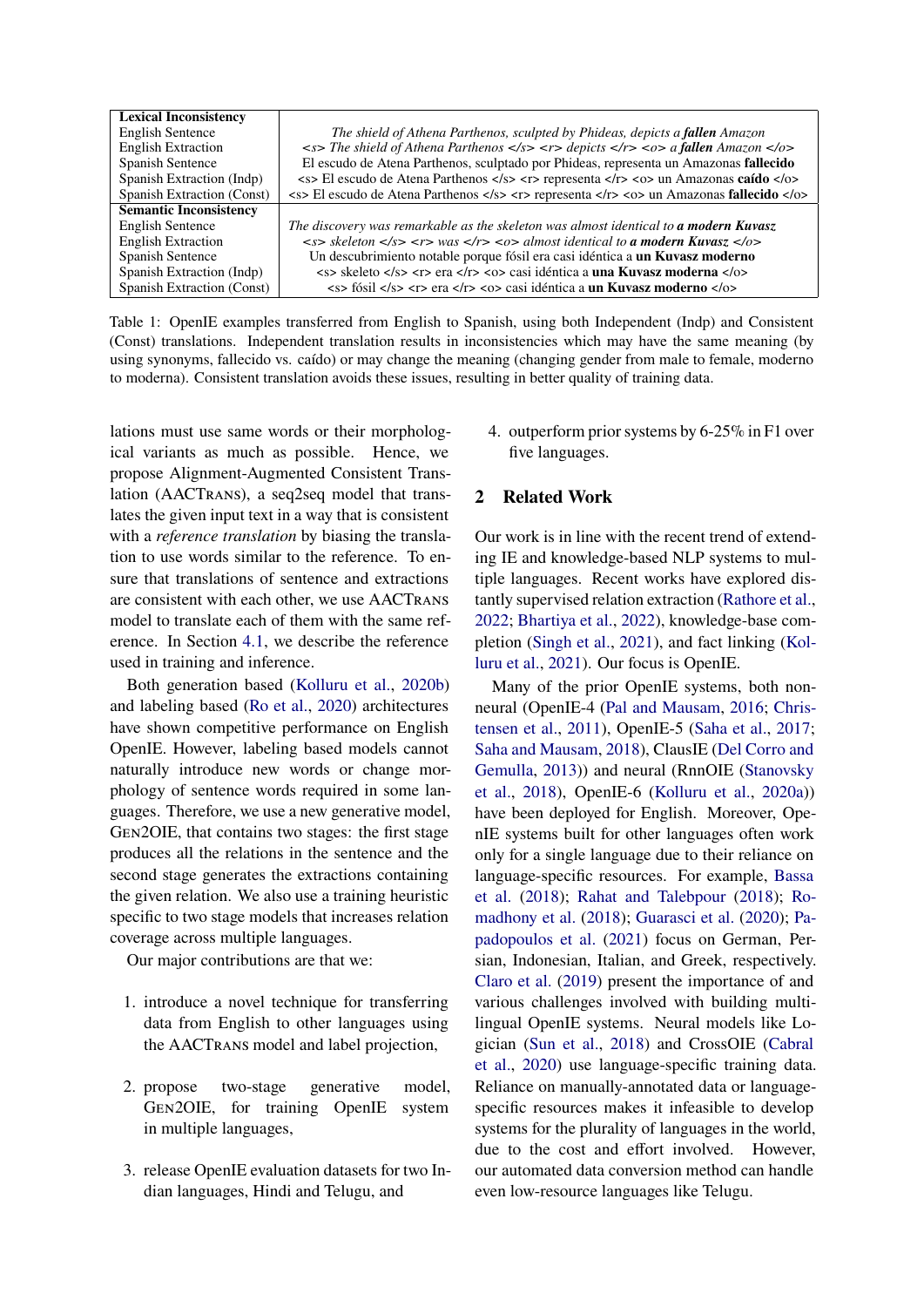Non-neural systems such as PredPatt [\(White](#page-11-4) [et al.](#page-11-4), [2016](#page-11-4)) and ArgOE ([Gamallo and Gar](#page-9-13)[cia,](#page-9-13) [2015](#page-9-13)) work for multiple languages by using CoNLL-X and Universal Dependency parses respectively, to extract predicate-argument structures. Owing to their pipelined nature, their performance is below that of neural systems like Multi<sup>2</sup>OIE ([Ro et al.](#page-10-4), [2020](#page-10-4)). Multi<sup>2</sup>OIE is a twostage labeling model that works for English, Spanish and Portuguese. GEN2OIE extends this 2 stage design to the generative paradigm which allows for better modeling of the OpenIE task. The underlying mBERT encoder in Multi<sup>2</sup>OIE allows for cross-lingual generalization across various languages even after training with only English supervised data. However, dependence on zero-shot generalization limits the performance of the model.

Two types of methods have been proposed for constraining the outputs of the machine translation systems: 1) altering the decoding algorithm [\(Hasler et al.,](#page-10-13) [2018](#page-10-13)), or 2) modifying the training methodology [\(Chen et al.,](#page-9-14) [2020](#page-9-14); [Dinu et al.,](#page-9-15) [2019\)](#page-9-15). We follow the second approach for constraining translations by AACTRANS to be consistent to that of a reference sentence. Unlike prior work which focuses on constraining translations of few words, our task requires constraining the entire translation. We make use of awesome-align [\(Dou and](#page-9-16) [Neubig,](#page-9-16) [2021a\)](#page-9-16), an unsupervised word alignment technique ([Och and Ney](#page-10-14), [2003\)](#page-10-14), that outputs the alignment between words in sentences of two languages. Awesome-align is trained using only parallel set of sentences in the two languages and generates aligned target words for each source word.

Transferring linguistic annotations from source to target language has been pioneered by ([David](#page-9-17) [et al.](#page-9-17), [2001\)](#page-9-17) and has been used in context of Semantic Role Labeling ([Annesi and Basili](#page-8-2), [2010\)](#page-8-2) and PoS-tagging ([Zennaki et al.,](#page-11-5) [2019](#page-11-5)). After consistent translation, we make use of Crosslingual Projection ([Faruqui,](#page-9-18) [2015\)](#page-9-18), to transfer OpenIE tags.

## **3 Notation**

For the transfer of OpenIE data from one language to another, we represent the source language<sup>[2](#page-2-1)</sup> as  $E$ and the target language as *F*. Further, we use  $sent_E$ and  $ext_E$  to represent a sentence and extraction in the source language and *aact*-*sent<sup>F</sup>* and *aact* $ext_F$  to represent the transferred sentence and extraction in the target language.

To aid in the translation of extractions, we create a sub-sentence from each extraction by concatenating the phrases in all the fields of the extraction. The order of concatenation is such that the formed sub-sentence is grammatically valid. We refer to this sub-sentence as an *ext-sentence* and represent it as *esL*, where the subscript *L* represents its language. For most English extractions, the ext-sentence corresponds to concatenating the fields in the order of subject, relation and object. However, other languages may follow a different order or allow for multiple orders. We rely on the output of system that translates the English extsentence to determine the ext-sentence in other languages. Moreover, each extraction can be seen as a labeling over the words of ext-sentence with either the **S**ubject, **R**elation or **O**bject tags. Tags for each word in the ext-sentence can also be regarded as the extraction.

#### <span id="page-2-2"></span>**4 Crosslingual Data Transfer**

In this section we describe the technique used to convert OpenIE training data from source language *E* to a target language *F*. The source sentence,  $sent_{E}$ , and all its corresponding extsentences,  $es_E$ , are consistently translated to language *F* (Section [4.1](#page-2-0)), and then, for each extraction in language *E*, *extE*, the **S**, **R** or **O** labels are projected to the translated ext-sentence,  $es_F$ , to form the extraction,  $ext{ext}_F$ , in language *F* (Section [4.2\)](#page-3-0). Figure [1](#page-3-1) describes the pipeline with the help of an example.

## <span id="page-2-0"></span>**4.1 Consistent Translation**

We introduce a new Seq2Seq-based translation model called Alignment-Augmented Consistent Translation (AACTRANS) to ensure that sentences and ext-sentences are translated consistently from languages *E* to *F*. We define two translations as consistent if similar phrases have same grammatical structure, vocabulary and morphology while allowing for minimal changes necessary to ensure fluency.

To ensure consistency among translations of multiple pieces of text (both the sentence and respective ext-sentences present in an English OpenIE instance), we make use of a reference text in language  $F$  to guide all of their translations. By individually maintaining consistency with the reference, their respective translations end up being consistent to one another as well.

<span id="page-2-1"></span> $2$ In the current work, we always use English as source.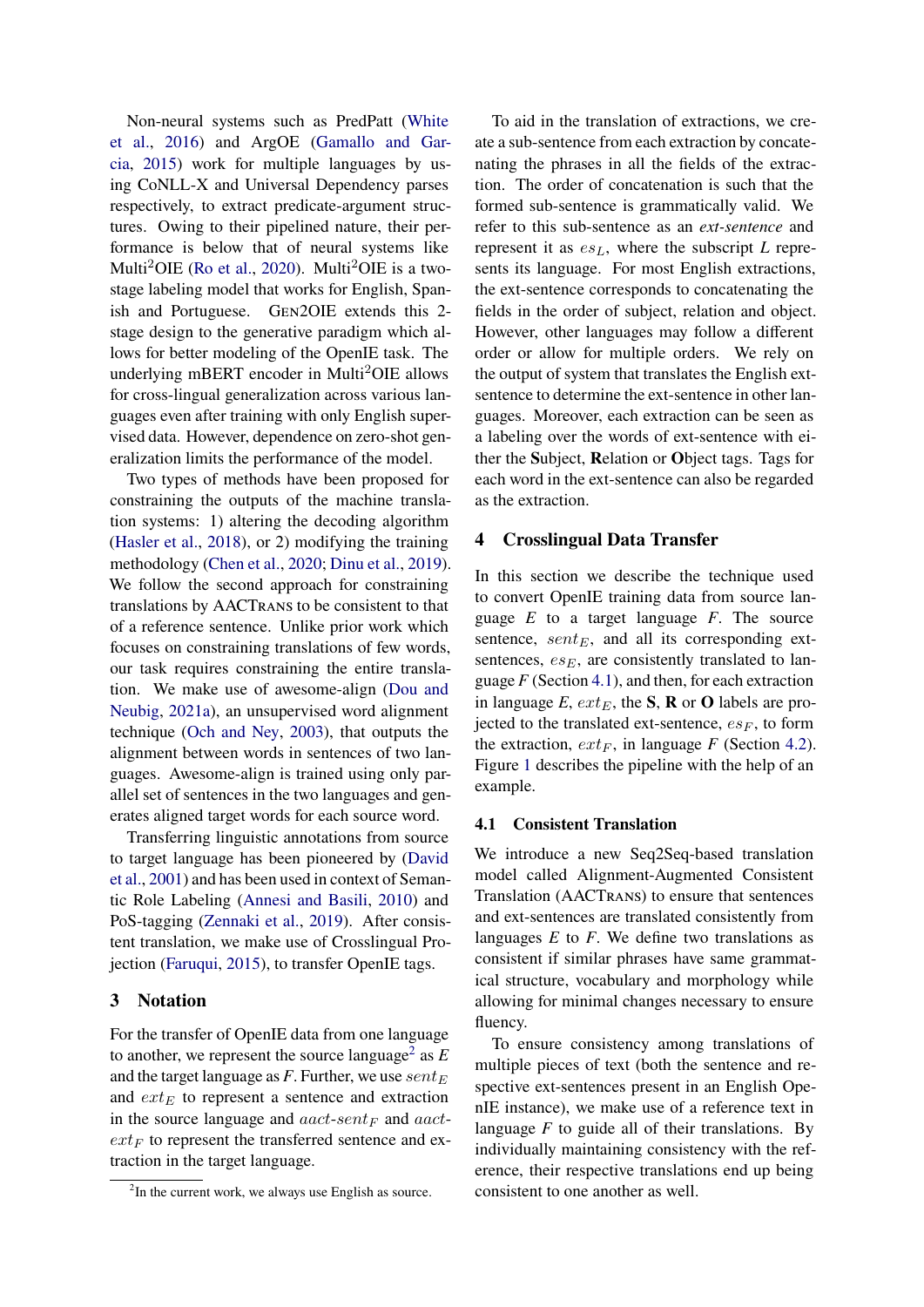<span id="page-3-1"></span>

Figure 1: Crosslingual Data Transfer pipeline from English to Spanish. The sentence and ext-sentence in English are aligned with a translation of the sentence. The AACTRANS model uses the aligned text to generate the final consistent translations. Cross Lingual Projection (CLP) introduces **S**, **R**, **O** tags in the extraction.

To generate a translation **f** (language *F*) of text **e** (language *E*), consistent with a reference **r** (language *F*), we use the following procedure.

Firstly, given  $\mathbf{e} = e_1 e_2 \dots e_N$  and  $\mathbf{r} = r_1 r_2 \dots r_M$ , we find the set of aligned words  $A_{e_i} = \{r_i\}$  for each word *e<sup>i</sup>* in **e**, using a word alignment model.

Secondly, the aligned text **e** *′* is constructed by concatenating each of the words  $e_i$  in  $e$ , with their aligned words  $A_{e_i}$ , using ## as a separator (shown as  $\langle 1 \rangle$ ,  $\langle 3 \rangle \rightarrow \langle 4 \rangle$  and  $\langle 2 \rangle$ ,  $\langle 3 \rangle \rightarrow \langle 5 \rangle$  in Fig-ure [1](#page-3-1)). If  $e_i$  is aligned to the words  $r_j$ ,  $r_k$  ( $j < k$ ), then  $e'$  contains  $e_i$  ##  $r_j$   $r_k$  #. If  $e_i$  has no aligned words, then  $e'$  contains  $e_i$  #.

Thirdly, the AACTRANS model takes **e** *′* as input and produces the sequence **f** as output, which represents a translation of **e** that is biased to use the aligned reference words (shown as  $\langle 4 \rangle \rightarrow \langle 7 \rangle$  and  $\langle 5 \rangle \rightarrow \langle 8 \rangle$  in Figure [1\)](#page-3-1).

Next we discuss the training and inference of AACTRANS model.

**Training**: We use parallel sentences of languages *E* and *F* that are available in existing translation corpora for training the AACTRANS model. For each parallel sentence pair **e** and **f**, we use the sentence **f** itself as the reference **r**. Using the alignments between the words of **e** and **f**, we form the input **e** *′* , as discussed. The AACTRANS Seq2Seq model is trained with **e** *′* as input and **f** as output. Since **e** *′* has words from **f**, the model learns to use them during training.

**Inference**: Here, we consistently translate English sentence *sent*<sub>*E*</sub> and each of its ext-sentences  $es_E$ . We use an off-the-shelf translation system to translate *sent*<sub>*E*</sub> to language *F*, represented as *t*-*sentF*.  $t$ -*sent* $F$  is used as the common reference **r** for constructing aligned sentence *al*-*sentEF* and aligned

ext-sentence *al*-*sentEF* from sentence *sent<sup>E</sup>* and ext-sentence  $es_E$ , respectively. We then apply the trained AACTRANS model on *al*-*sentEF* and *alsent* $_{EF}$  to generate target sentence *aact-sent* $_F$ and target ext-sentence *aact-es<sub>F</sub>* respectively.

#### <span id="page-3-0"></span>**4.2 Crosslingual Label Projection (CLP)**

Each word in the target ext-sentence,  $a \alpha c t - e \epsilon_F$ , must be labeled with either the Subject, Relation, or Object tag to form the completed extraction in language *F*. The tags from the corresponding *ext<sup>E</sup>* are projected onto *aact*-*es<sup>F</sup>* using the Crosslingual Projection algorithm [\(Faruqui,](#page-9-18) [2015](#page-9-18)) (described in Appendix [A\)](#page-12-0), which uses word alignments between  $es_E$  and  $aact-es_F$  and produces as output, the tags over *aact*-*es<sup>F</sup>* , giving extraction *aact* $ext{F}$ . The final set of  $ext{e}$  extractions> pairs constitute the data for training OpenIE system in language *F*.

Thus the overall flow is: 1) AACTRANS model training is done on parallel corpus, 2) AACTRANS model inference is applied on language *E* OpenIE examples, 3) CLP projection is used to obtain the labelled extractions, and 4) the generated data is used to train OpenIE system like GEN2OIE, which is discussed next.

#### **5 Gen2OIE Model**

To train OpenIE systems in multiple languages, we use a novel GEN2OIE model that extends the 2 stage design of Multi2OIE [\(Ro et al.](#page-10-4), [2020\)](#page-10-4) to a generative paradigm. The first stage generates all possible relations and the second stage generates all extractions that contain a given relation.

GEN2OIE can produce overlapping relations and multiple extractions containing the same rela-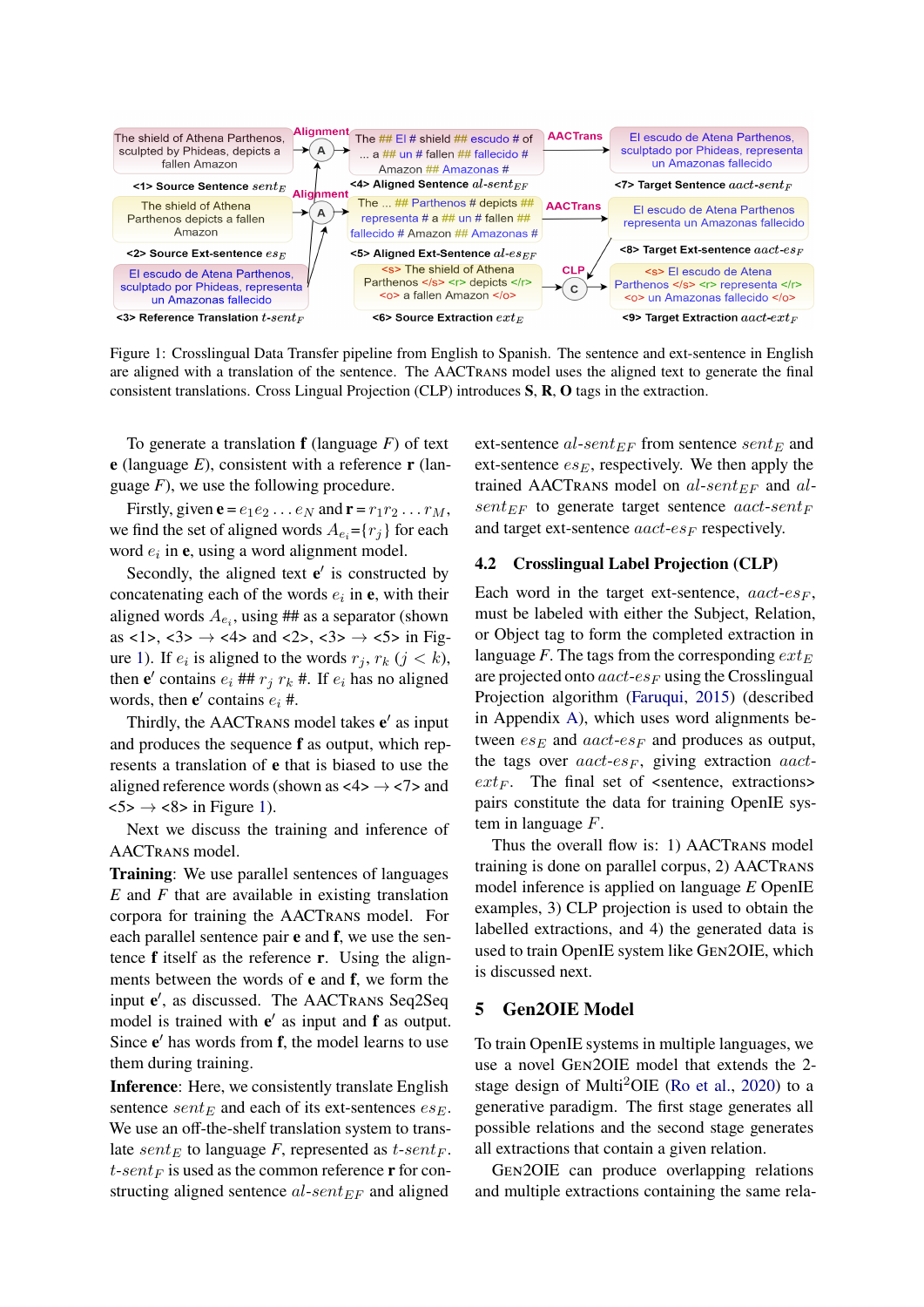<span id="page-4-0"></span>

Figure 2: GEN2OIE model contains two Seq2Seq models. In Stage-1, it generates all relations in the sentence, separated by an [SEP] token. For each detected relation in Stage-2, it generates extractions containing the relation.

tion, thus overcoming the limitations of Multi<sup>2</sup>OIE model. Moreover, due to its generative nature, GEN2OIE can add new words or introduce changes in morphology that may be necessary for producing correct extractions, which cannot be achieved by labeling models.

Both the stages of the GEN2OIE (shown in Figure [2\)](#page-4-0) use Seq2Seq models as follows:

**Stage-1 Seq2Seq**: The input sentence is passed to the encoder and decoder generates a string formed by concatenating the set of relations from all the extractions, separated by an *[SEP]* token. During training, the target relations are concatenated in the order in which they occur in the sentence. We find that a deterministic order is important for adding stability to the model training.

**Stage-2 Seq2Seq**: To produce extractions corresponding to each relation generated in Stage-1, the relation  $r$  is concatenated with the input sentence *s* and passed to the encoder as "*r [SEP] s*". The decoder is trained to generate all the extractions containing the relation *r*. Multiple extractions are separated by an <*e*> token and each extraction contains delimiters tokens to identify the various parts of the extraction. The surrounding <*s*>...</*s*>, <*r*>...</*r*> and <*o*>...</*o*> tokens are used to identify the subject, relation and object phrases.

Labeling models like OpenIE-6 ([Kolluru et al.,](#page-10-9) [2020a\)](#page-10-9) have used constrained training to increase the relation coverage. However, the constraints are limited to English and specific to labeling architectures. We introduce a simple parts-of-speech based heuristic during Stage-1 training of GEN2OIE that increases the relation coverage in the generative paradigm while being applicable across languages. **Relation Coverage (RC)**: We observe that for generating all possible extractions, all the verbs in the sentence must be contained in some relation. However, the extractions of training data may be incomplete and not satisfy this property. Therefore, during the training phase, we modify the input to the Stage-1 model by removing the verbs in the sentence which are not present in relation of any extraction. Thus the model learns that every verb must be included in some relation and applies the same during inference as well. This heuristic does not effect Stage-2 model training.

## <span id="page-4-1"></span>**6 Confidence Scoring**

The word log probabilities assigned by the Stage-2 decoder can be summed up to be used as confidence score for the extractions generated by GEN2OIE. We experiment with using a separate model for obtaining the confidence scores. A sequence-labeling model is trained on each language's extractions with ext-sentence as input and S, R, O labels over the ext-sentence as the output. The log probabilities given by the sequencelabeling model to the labels predicted by the GEN2OIE model are summed up to get the new confidence scores.

## **7 Experimental Setting**

We train OpenIE systems in 5 languages, Spanish (ES), Portuguese (PT), Chinese (ZH), Hindi (HI) and Telugu (TE), by using the training data transferred from English to the respective language. For training the Seq2Seq models used in the data generation pipeline and the OpenIE systems based on the GEN2OIE architecture, we choose either the mBART [\(Liu et al.,](#page-10-15) [2020](#page-10-15)) or mT5 ([Xue et al.](#page-11-6), [2020\)](#page-11-6) model depending on the particular language. Both of them are pre-trained multilingual Seq2Seq models that are trained with a span denoising objective on a large corpus of text containing many languages. mBART is pre-trained on CC25 and mT5 is pre-trained on mC4 corpus which contain text in 25 and 101 languages, respectively. Since mBART does not support Portuguese and Telugu, we use mT5 for these two languages and mBART for the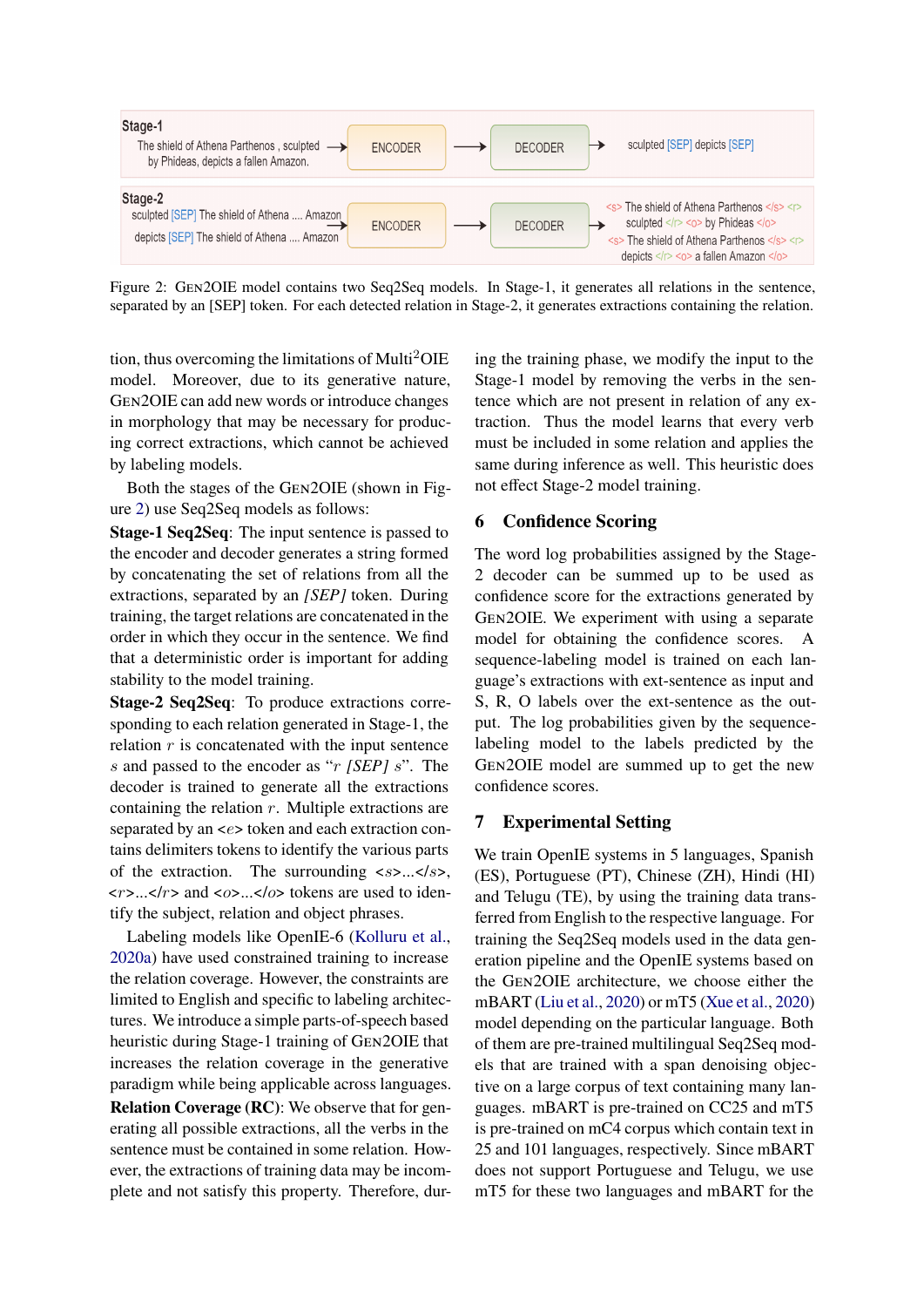remaining 3 languages. We use the default hyperparameters recommended for these models and they are reported in Appendix [F](#page-14-0).

**Training Datasets**: For training the AACTRANS model, we make use of parallel English, language *F* sentences available in standard translation corpora using the method described in Section [4.](#page-2-2) For Spanish we use parallel sentences from EuroParl corpus [\(Koehn et al.](#page-10-16), [2005\)](#page-10-16), and for Portuguese we use a subset of the ParaCrawl corpus ([Bañón](#page-8-3) [et al.,](#page-8-3) [2019](#page-8-3)), as chosen by [Lopes et al.](#page-10-17) ([2020](#page-10-17)). For Hindi we use the IIT-B corpus [\(Kunchukuttan et al.,](#page-10-18) [2018\)](#page-10-18), and for Telugu we use the Samanantar corpus [\(Ramesh et al.](#page-10-19), [2021](#page-10-19)). For Chinese we use the data released for WMT19 ([Barrault et al.](#page-8-4), [2019\)](#page-8-4). We list the BLEU scores of the various systems in Appendix [C.](#page-12-1)

We use the OIE4 training corpus from [Kolluru](#page-10-3) [et al.](#page-10-3) [\(2020b\)](#page-10-3) and transfer it to other languages for training OpenIE systems.

**Evaluation Datasets and Metrics**: For evaluating translation systems we use the test sets available in the respective corpora and use SacreBLEU [\(Post,](#page-10-20)  $2018$ ) as the metric.<sup>[3](#page-5-0)</sup> For evaluating different OpenIE systems we use the Optimal F1 and Area Under Curve (AUC) as computed by the CaRB ([Bhard](#page-9-19)[waj et al.,](#page-9-19) [2019\)](#page-9-19) scoring function. For Spanish, Portuguese OpenIE we use test sets provided in [Ro et al.](#page-10-4) ([2020\)](#page-10-4). For Chinese OpenIE, we randomly choose 10% of the SAOKE dataset [\(Sun](#page-11-3) [et al.](#page-11-3), [2018](#page-11-3)).

In order to evaluate our method on medium and low resource languages, we release new OpenIE test sets in Hindi and Telugu. Human annotators who are fluent in both the language and are knowledgeable about the OpenIE task translated about 300 randomly chosen sentences and their corresponding extractions from CaRB test set. They were paid \$2.5 per sentence.

Table [2](#page-5-1) lists the number of examples in different languages used for training and evaluating translation and OpenIE systems.

## **8 Experiments**

We perform experiments to answer the questions:

- 1. How effective is the GEN2OIE model?
- 2. What is the quality of data generated with the AACTRANS+CLP pipeline, assessed both by

<span id="page-5-1"></span>

|        | EN          | ES              | PТ              | ΖH   | HІ   | TF.             |
|--------|-------------|-----------------|-----------------|------|------|-----------------|
|        | Translation |                 |                 |      |      |                 |
| Train  |             | 1.9M            | 5M              | 1 M  | 1.6M | 4.8M            |
| Test   |             | 38473           | 99,087          | 2001 | 2507 | 2390            |
| OpenIE |             |                 |                 |      |      |                 |
| Train  | 91 K        | 91 <sub>K</sub> | 91 <sub>K</sub> | 91 K | 91K  | 91 <sub>K</sub> |
| Test   | 641         | 594             | 594             | 3833 | 298  | 302             |
|        |             |                 |                 |      |      |                 |

<span id="page-5-2"></span>Table 2: Data statistics for OpenIE examples and (English, language *F*) parallel sentences.

| Model                       | EN   |            |  |  |  |
|-----------------------------|------|------------|--|--|--|
|                             | F1   | <b>AUC</b> |  |  |  |
| <b>IMoJJE</b>               | 53.6 | 33.3       |  |  |  |
| IGL                         | 52.5 | 33.8       |  |  |  |
| CIGL.                       | 54   | 36         |  |  |  |
| OpenIE <sub>6</sub>         | 52.7 | 33.7       |  |  |  |
| $\text{Multi}^2 \text{OIE}$ | 52.5 | 31.6       |  |  |  |
| <b>GENOIE</b>               | 52.1 | 30.3       |  |  |  |
| Gen2OIE w/o RC              | 51.9 | 29.7       |  |  |  |
| Gen2OIE                     | 54.4 | 32.3       |  |  |  |
| (label-rescore)             | 54.5 | 38.9       |  |  |  |

Table 3: Performance of OpenIE systems in English, evaluated with the CaRB metric. GEN2OIE along with Label Rescoring produces the best performance.

the final performance of systems trained using it and with metrics defined for evaluating consistency?

3. What are the roles of different components in the GEN2OIE and AACTRANS+CLP data?

## **8.1 Effectiveness of GEN2OIE**

To study the baseline monolingual effectiveness of GEN2OIE, we first train and evaluate the system on English data. The results are shown in Table [3.](#page-5-2) We compare with previously proposed English Ope-nIE models such as Multi<sup>2</sup>OIE [\(Ro et al.](#page-10-4), [2020](#page-10-4)), OpenIE6 ([Kolluru et al.,](#page-10-9) [2020a\)](#page-10-9) and IMoJIE ([Kol](#page-10-3)[luru et al.,](#page-10-3) [2020b\)](#page-10-3). We also consider individual components in OpenIE6, the IGL and Constrained-IGL (CIGL) architectures. CIGL achieves the highest performance among all prior models but uses of English specific constraints in training.

We find that GEN2OIE, which uses the proposed language-agnostic relation coverage (RC) outperforms CIGL by 0.4% F1. However, its AUC remains lower. Therefore, we rescore the generated extractions with labeling-based rescoring model (Section [6](#page-4-1)). This results in a new state of the art for English in F1 and AUC with the labeling-based rescoring resulting in a 2.9% AUC gain over CIGL.

<span id="page-5-0"></span><sup>3</sup> BLEU+case.mixed+numrefs.1+smooth.none+tok.intl+version.1.5.1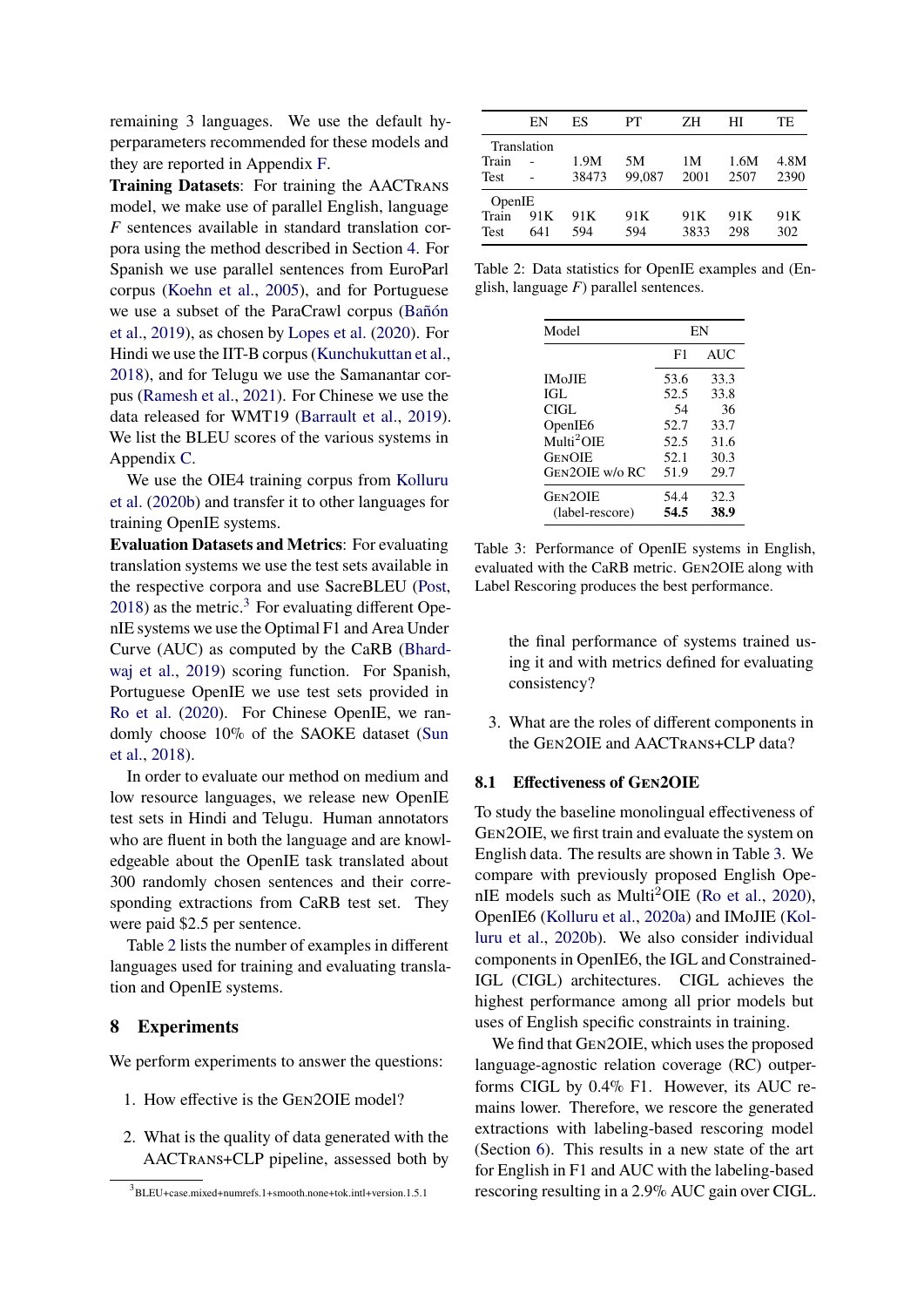<span id="page-6-0"></span>

| Model                  | <b>Training Data</b> |      | ES         |      | <b>PT</b>  |      | ΖH   |      | HI         |      | TE         |
|------------------------|----------------------|------|------------|------|------------|------|------|------|------------|------|------------|
|                        |                      | F1   | <b>AUC</b> | F1   | <b>AUC</b> | F1   | AUC  | F1   | <b>AUC</b> | F1   | <b>AUC</b> |
| (Faruqui, 2015)        | English              | 45.5 | 28.6       | 48.5 | 31.5       | 13.7 | 3.3  | 30.4 | 12.5       | 36.7 | 16.2       |
| Multi <sup>2</sup> OIE | English              | 60.0 | 41.5       | 60.2 | 41.1       | 23.7 | 8.1  | 28.8 | 10.9       | 16.5 | 4.1        |
| Multi <sup>2</sup> OIE | SentTrans+CLP        | 62.0 | 42.8       | 60.9 | 41.3       | 21.2 | 6.5  | 48.1 | 27.6       | 33.4 | 15.4       |
| OpenIE <sub>6</sub>    | SentTrans+CLP        | 56.8 | 37.4       | 58.7 | 39.4       | 18.2 | 4.8  | 46.3 | 28         | 39   | 18.3       |
| <b>IMoJIE</b>          | AACTRANS+CLP         | 61.6 | 43.1       | 59.7 | 39.9       | 15.4 | 4.0  | 47.5 | 26.3       | 33.9 | 15.5       |
|                        | SentTrans+CLP        | 60.4 | 40.6       | 63.5 | 43.7       | 20.9 | 4.9  | 51.5 | 28.5       | 41.7 | 16.3       |
| <b>GENOIE</b>          | SentExtTrans+CLP     | 58.3 | 39.7       | 57.3 | 36.5       | 20.8 | 5.6  | 51.6 | 28.1       | 36.6 | 13.9       |
|                        | AACTRANS+CLP         | 60.8 | 41.3       | 63.9 | 44.8       | 23.1 | 5.9  | 51.6 | 28.6       | 39.3 | 15.1       |
|                        | SentTrans+CLP        | 64.2 | 44.6       | 65.6 | 50.0       | 29.0 | 8.9  | 52.3 | 30.8       | 40.3 | 15.6       |
| GEN2OIE                | SentExtTrans+CLP     | 64.7 | 46.1       | 63.7 | 45.5       | 29.3 | 10.2 | 52.5 | 31.0       | 39.8 | 15.6       |
|                        | AACTRANS+CLP         | 65.9 | 47.2       | 66.4 | 49.2       | 29.8 | 10.3 | 52.8 | 32.0       | 41.5 | 16.6       |
| (label-rescore)        | AACTRANS+CLP         | 65.9 | 51.5       | 66.5 | 53.8       | 29.8 | 13.8 | 52.8 | 37.6       | 41.5 | 24.9       |
| GEN2OIE-mT5            | AACTRANS+CLP         | 67.9 | 48.5       | 66.4 | 49.2       | 33.3 | 12.7 | 53.6 | 30.9       | 41.5 | 16.6       |
| (label-rescore)        | AACTRANS+CLP         | 68.0 | 53.6       | 66.5 | 53.8       | 33.2 | 15.8 | 53.6 | 38.1       | 41.5 | 24.9       |

Table 4: F1 and AUC performance of OpenIE systems in Spanish (ES), Portuguese (PT), Chinese (ZH), Hindi (HI) and Telugu (TE). Training with AACTRANS+CLP data shows strong performance with both GENOIE and GEN2OIE models. Labeling-based rescoring improves AUC in all languages. We also report the results of training GEN2OIE model with mT5 on all languages.

To further analyze the effectiveness of our 2 stage architecture, we introduce another model called GENOIE that outputs all extractions for a sentence as a single string, separated by an <*e*> token. We find that using GENOIE results in (2.3, 2.0)% drop in F1, AUC compared to GEN2OIE which leverages RC. We also report GEN2OIE performance without using RC.

#### **8.2 Quality of AACTRANS+CLP data**

In order to test the quality of the OpenIE examples generated using the AACTRANS+CLP pipeline, we train both the GENOIE and GEN2OIE models over the data generated for different languages. In Table [4,](#page-6-0) we compare it with examples generated from two other methods, SentTrans and SentExtTrans.

SentTrans+CLP represents an adaptation of X-SRL ([Daza and Frank,](#page-9-6) [2020\)](#page-9-6) for OpenIE where only the sentence is translated and each extraction, which is expressed as labeling over the words in the sentence, are projected onto the translated sentence using the CLP algorithm described in Section [4.2.](#page-3-0) The projected extraction is now a labeling over the translated sentence and hence it uses the same morphology as the sentence and cannot add new words. SentExtTrans+CLP uses independent translation of English sentence and ext-sentences followed by CLP algorithm between the English and translated ext-sentences to transfer the labels. Although this allows for adding new words and changing morphology, it can result in a lack of consistency between the translations.

We find that both GENOIE and GEN2OIE show consistent gains with AACTRANS+CLP data across various languages, when compared with SentExt-Trans+CLP and SentTrans+CLP data.

We further use rescoring models that are trained on the same AACTRANS+CLP data. Labelingbased rescoring achieves significantly higher AUC, with as much as 8.3% gain in Telugu.

We experiment with two versions of Multi<sup>2</sup>OIE: 1) trained only on English OpenIE data and applied to other languages in a zero-shot manner and 2) using language-specific training data generated from SentTrans+CLP. We specifically choose Sent-Trans+CLP data as all the extractions can be expressed as labels over the sentence, which is a requirement for training Multi2OIE which is itself a labeling model. We find that Multi2OIE model trained with SentTrans+CLP data improves over the zero-shot setting in all languages other than Chinese (discussed below). However, it performs significantly worse than GEN2OIE by  $(5.2, 3.3)\%$ in (F1, AUC) on average, even on training with the same SentTrans+CLP data. This can be attributed to Multi<sup>2</sup>OIE's lack of capability to handle: 1) overlapping relations, 2) multiple extractions per relation, 3) adding auxiliary words or 4) changing inflectional forms, as shown in Table [5.](#page-7-0)

We train IMoJIE and OpenIE6 (initialized with mBERT) on AACTRANS+CLP and Sent-Trans+CLP data. We find that they underperform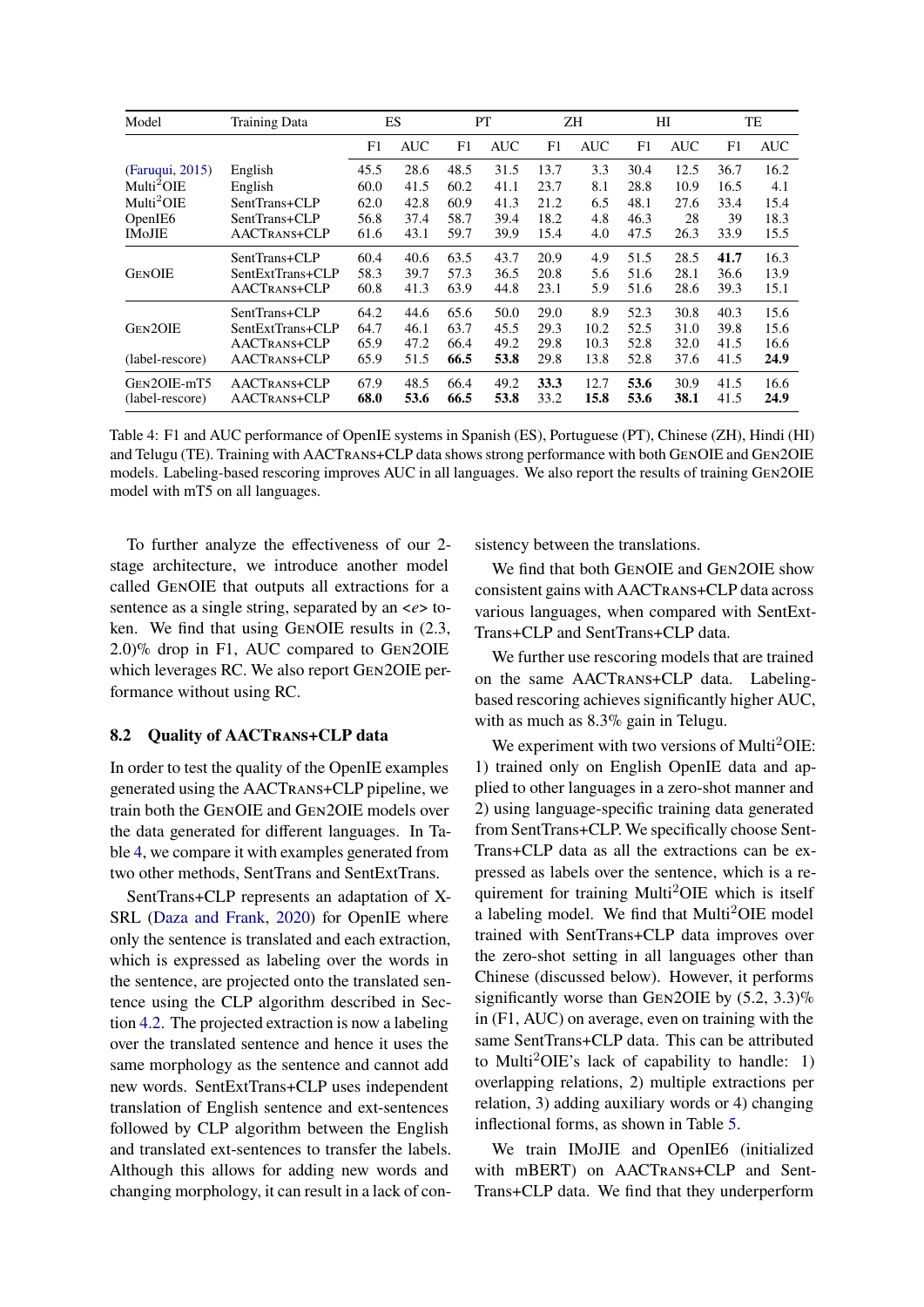<span id="page-7-0"></span>

| Sentence    | George Bluth Sr., patriarch of the Bluth family, is the founder and former CEO of the Bluth Company.                                                                                                                       |
|-------------|----------------------------------------------------------------------------------------------------------------------------------------------------------------------------------------------------------------------------|
| Extractions | $\langle$ <s> George Bluth Sr. <math>\langle</math>/s&gt; <math>\langle</math>r&gt; is patriarch of <math>\langle</math>/r&gt; <math>\langle</math>o&gt; the Bluth family <math>\langle</math>/o&gt;</s>                   |
|             | $\langle$ <s> George Bluth Sr. <math>\langle</math>/s&gt; <math>\langle</math>r&gt; is <math>\langle</math>/r&gt; <math>\langle</math>o&gt; the founder and former CEO of the Bluth Company <math>\langle</math>/o&gt;</s> |
|             | $\langle$ s> George Bluth Sr. $\langle$ /s> $\langle$ r> is $\langle$ /r> $\langle$ o> patriarch of the Bluth family $\langle$ /o>                                                                                         |
| Telugu      | షరోన్ యొక్క దీర్ఘకాల ప్రత్యర్థి బెంజమిన్ నేతన్యాహును లికుడ్ నాయకుడిగా ఎన్ను కున్నారు                                                                                                                                       |
| English     | Sharon's longtime rival Benjamin Netanyahu was elected as leader of Likud                                                                                                                                                  |
| Extraction  | <s> షరోన్ యొక్క దీర్ఘకాల ప్రత్యర్థిని </s> <0> లికుడ్ నాయకుడిగా 0 <r> ఎన్ను కున్నారు </r> >>                                                                                                                               |
| Hindi       | <u>जॉन लैंबर्ट ने सरकार के साधन के रूप में जाना जाने वाला एक नया संविधान सामने रखा</u>                                                                                                                                     |
| English     | John Lambert put forward a new constitution known as the Instrument of Government                                                                                                                                          |
| Extraction  | <s> एक नया संविधान </s> <o> सरकार के साधन के रूप में </o> <r> जाना जाता है </r>                                                                                                                                            |

Table 5: Sentence and OpenIE predictions of GEN2OIE in English, Telugu and Hindi. It is capable of generating overlapping relations (*is*, *is patriarch of*), multiple extractions per relation (*is*), add auxiliary words (जाने -> जाता है ) or change inflection forms (ప్రత్యర్థి -> ప్రత్యర్థిని) as necessary.

<span id="page-7-2"></span>

| Model (Data)                                                                                                                                                              | ES                           |                              | ΖH                           |                            | HІ                           |                              |
|---------------------------------------------------------------------------------------------------------------------------------------------------------------------------|------------------------------|------------------------------|------------------------------|----------------------------|------------------------------|------------------------------|
|                                                                                                                                                                           | F1.                          | AUC.                         | F1                           | AUC                        | F1.                          | AUC.                         |
| GEN2OIE (AACTRANS+CLP)<br>GEN2OIE (AACTRANS W/o Sentence Consistency+CLP)<br>GEN2OIE w/o Relation Ordering (AACTRANS+CLP)<br>GEN2OIE w/o Relation Coverage (AACTRANS+CLP) | 65.9<br>64.0<br>65.2<br>60.6 | 47.2<br>44.3<br>45.6<br>40.3 | 29.8<br>29.6<br>29.6<br>23.9 | 10.3<br>10.3<br>9.8<br>6.6 | 52.8<br>51.9<br>52.5<br>52.8 | 32.0<br>30.8<br>31.8<br>32.3 |

Table 6: Ablations of GEN2OIE model trained with AACTRANS+CLP data on ES, ZH and HI. We analyze the effect of removing 3 components and re-training the model: 1. Sentence Consistency used in AACTRANS data generation, and 2. Relation Ordering used and 3. Relation Coverage used in Stage-1 model training.

GEN2OIE and Multi2OIE. Compared to the twostage models, both IMoJIE and OpenIE6 generate all the extractions autoregressively, which makes them more susceptible to noise in the automatically generated training data.

We additionally compare with [Faruqui](#page-9-18) [\(2015](#page-9-18)), where the test sentence is translated into English, extractions are generated using OpenIE6 and they are projected back onto the test sentence. We find that the system results in poor performance due to lack of language-specific training.

We observe that all systems have low performance on Chinese. We attribute this to the various artifacts present in the SAOKE test set, that include special relations such *DESC*, *TIME*, *ISA*, etc. Since these extractions cannot be generated in our pipeline, we observe performance of only 33.2% F1 and 15.8% AUC with our best model, when compared to training GEN2OIE with SAOKE training data, which gives 52.5% F1 and 32% AUC.

We additionally train the GEN2OIE model using mT5 on AACTRANS data for all five languages (GEN2OIE-mT5 in Table [4\)](#page-6-0) and find improvements of (2.1%, 3.5%, 0.8%) F1 over the mBART models used for ES, ZH and HI.

#### **8.3 Evaluating Consistency**

In order to measure the inconsistency of the generated extractions with respect to the sentence, we

<span id="page-7-1"></span>

|                                                         | ES. | PТ | -ZH - | HТ | TЕ   |
|---------------------------------------------------------|-----|----|-------|----|------|
| SenExtTrans+CLP 12.2 9.5 24.5 13.3 19.6<br>AACTrans+CLP | 54  | 39 | 5.7   | 69 | 10.3 |

Table 7: Evaluating inconsistency between translated extractions and corresponding sentences.

compute the fraction of words that occur in the extraction but are absent in the sentence. In Table [7](#page-7-1), we find that across languages, the fraction is lower for training examples generated through the consistent translation methodology (AACTRANS+CLP) when compared against independent translations (SentExtTrans+CLP). This indicates that AAC-TRANS+CLP indeed achieves better consistency.

In order to analyze the reasons for improvement in CaRB performance, we compute the fraction of words that are present in model predictions but absent in the gold extractions of the test set (denoted by AG - Absent in Gold). In Table [8](#page-8-5), we see that GEN2OIE trained on AACTRANS+CLP achieves lower values than the same model trained on SentExtTrans+CLP data and this correlates with the increased CaRB performance. This shows that the model generates words closer to gold extractions (and hence closer to input sentence), which contributes to higher performance.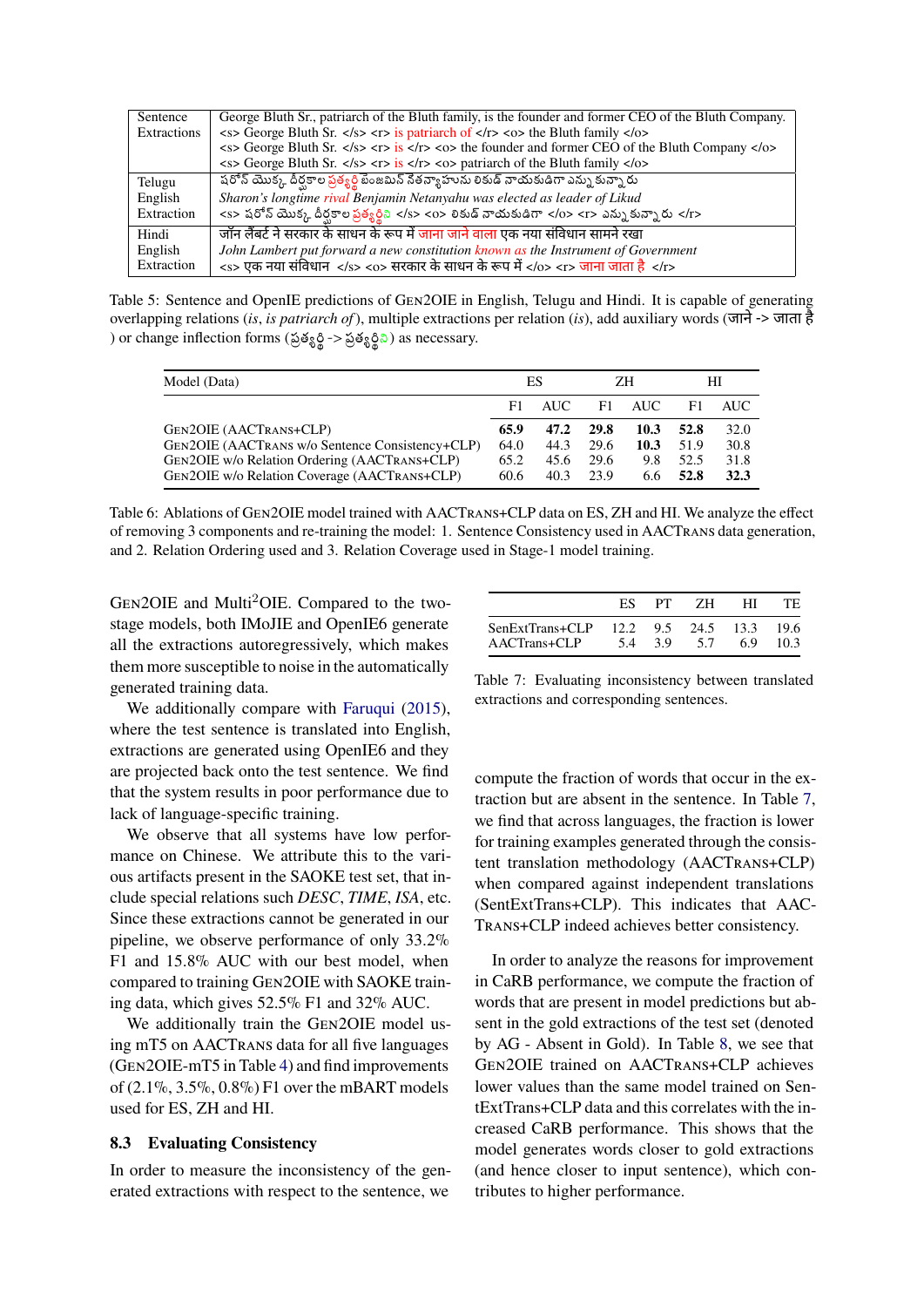<span id="page-8-5"></span>

| Data                                         | ES |  | PT. |  | ZΗ                                                                                                           |  | HГ |  | TF                   |  |
|----------------------------------------------|----|--|-----|--|--------------------------------------------------------------------------------------------------------------|--|----|--|----------------------|--|
|                                              |    |  |     |  | $AG\downarrow$ F1 $AG\downarrow$ F1 $AG\downarrow$ F1 $AG\downarrow$ F1 $AG\downarrow$ F1 AG $\downarrow$ F1 |  |    |  |                      |  |
| SentExtTrans+CLP<br>$AACTRANS+CLP$ 2.31 65.9 |    |  |     |  | 2.74 64.7 3.51 63.7 10.55 29.3 1.78 52.5 2.36 39.8<br>2.22 66.4 9.67 29.8                                    |  |    |  | $1.6$ 52.8 2.09 41.5 |  |

Table 8: Evaluating CaRB F1 and AG of GEN2OIE predictions trained on SentExtTrans+CLP and AACTrans+CLP data. We find a decreasing trend of AG with increasing F1.

#### **8.4 Ablation Study**

We choose three representative languages to conduct the ablation study — Spanish, Chinese, and Hindi. Portuguese and Telugu belong to the same language family as Spanish and Hindi, respectively. In Table [6,](#page-7-2) we show the results of individually removing components from the GEN2OIE trained on AACTRANS+CLP data.

In AACTRANS w/o Sentence Consistency, we use regular translation of sentence while using consistent translation of extraction. This leads to a drop of  $(1.9, 0.2, 0.9)$ % in F1 for the three languages, and shows the importance of using consistent translation on both the sentence and extraction.

In GEN2OIE w/o Relation Ordering, we train Stage-1 GEN2OIE with randomly shuffled relations. This reduces the performance as our model uses auto-regressive training which benefits from following a fixed order, which we choose as the order of occurrence of the relations in the sentence.

In GEN2OIE w/o Relation Coverage, we find that performance decreases in Spanish and Chinese by 5.3% and 5.9% in F1, respectively, but remains the same in Hindi, possibly due to the smaller number of examples in the test set.

**Error Analysis**: We find that the AAC-TRANS+CLP suffers from: 1) missing or 2) wrong word alignments and 3) inability to label discontinuous S, R, O phrases. We show examples of these cases in Appendix [B.](#page-12-2)

## **9 Conclusion**

We develop a novel AACTRANS+CLP pipeline for consistently transferring English OpenIE examples to other languages and present a novel two-stage generative model, GEN2OIE, for training OpenIE systems in various languages. We show improvements over the existing baseline of Multi<sup>2</sup>OIE, with an average improvement of 7.2% in F1 and 16.1% in AUC. It is effective in five languages, which is the largest number of languages covered by a single OpenIE technique known to us. To encourage research in medium and low-resource languages, we additionally release new OpenIE evaluation examples in Hindi and Telugu.

#### **Acknowledgements**

Keshav is supported by TCS Research Fellowship. Mausam is supported by grants from Huawei, Google, Bloomberg and IBM, and a Jai Gupta Chair Fellowship. Soumen is partly supported by a Jagadish Bose Fellowship and an AI Horizons Network grant from IBM. We thank IIT Delhi HPC facility and TFRC program for compute resources.

#### **References**

- <span id="page-8-2"></span>Paolo Annesi and Roberto Basili. 2010. Cross-lingual alignment of framenet annotations through hidden markov models. In *International Conference on Intelligent Text Processing and Computational Linguistics*.
- <span id="page-8-0"></span>Niranjan Balasubramanian, Stephen Soderland, Mausam, and Oren Etzioni. 2013. Generating coherent event schemas at scale. In *Proceedings of the 2013 Conference on Empirical Methods in Natural Language Processing, EMNLP 2013, 18-21 October 2013, Grand Hyatt Seattle, Seattle, Washington, USA, A meeting of SIGDAT, a Special Interest Group of the ACL*, pages 1721–1731. ACL.
- <span id="page-8-3"></span>Marta Bañón, Pinzhen Chen, Barry Haddow, Kenneth Heafield, Hieu Hoang, Miquel Esplà-Gomis, Mikel L. Forcada, Amir Kamran, Faheem Kirefu, Philipp Koehn, Sergio Ortiz Rojas, Leopoldo Pla Sempere, Gema Ramírez-Sánchez, Elsa Sarrías, Marek Strelec, Brian Thompson, William Waites, Dion Wiggins, and Jaume Zaragoza. 2019. ParaCrawl: Web-scale acquisition of parallel corpora. In *Proceedings of the 58th Annual Meeting of the Association for Computational Linguistics*.
- <span id="page-8-4"></span>Loïc Barrault, Ondřej Bojar, Marta R Costa-Jussa, Christian Federmann, Mark Fishel, Yvette Graham, Barry Haddow, Matthias Huck, Philipp Koehn, Shervin Malmasi, et al. 2019. Findings of the 2019 conference on machine translation (wmt19). In *Proceedings of the Fourth Conference on Machine Translation (Volume 2: Shared Task Papers, Day 1)*.
- <span id="page-8-1"></span>Akim Bassa, Mark Kröll, and Roman Kern. 2018. Gerie-an open information extraction system for the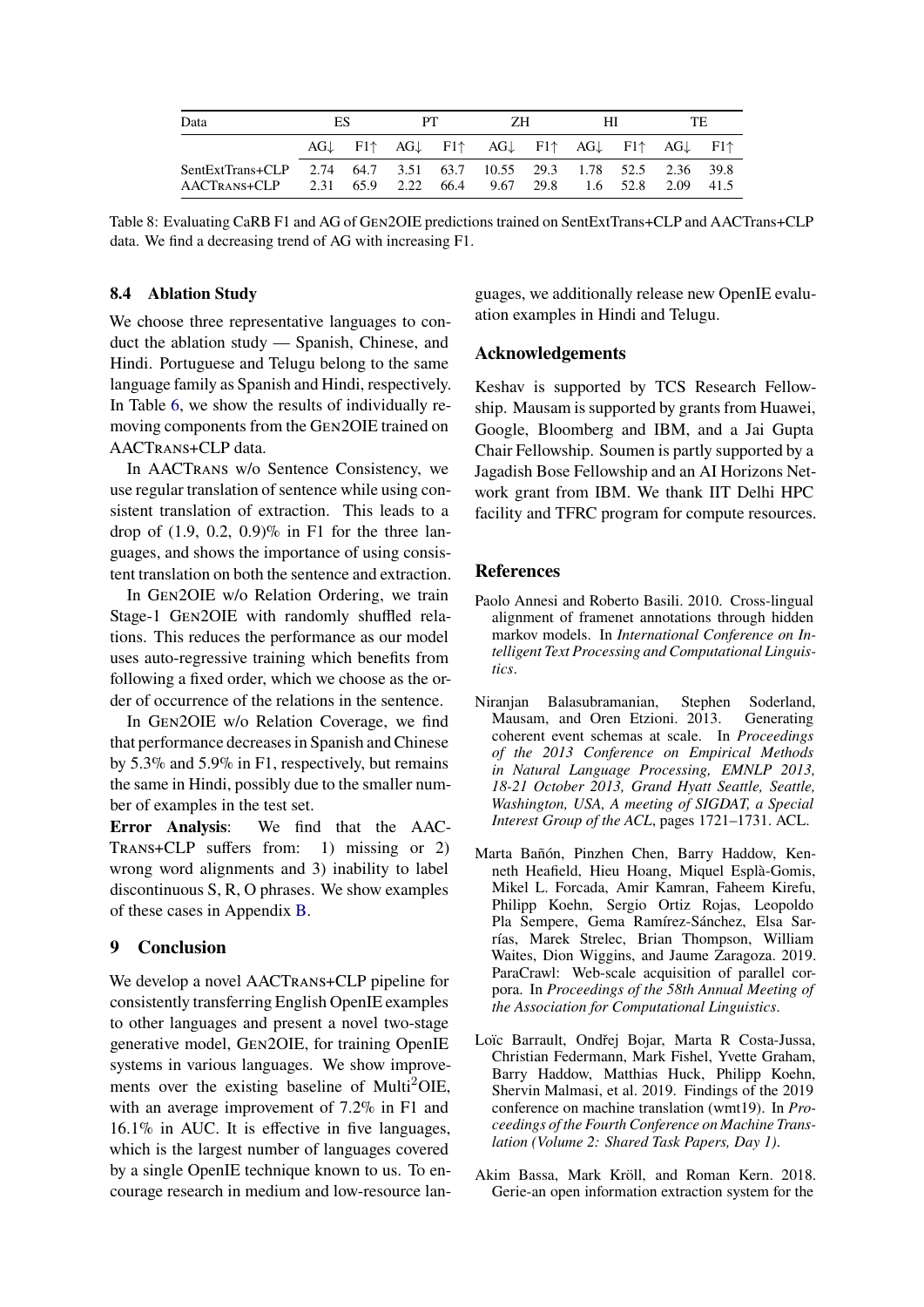german language. *J. Univers. Comput. Sci.*, 24(1):2– 24.

- <span id="page-9-19"></span>Sangnie Bhardwaj, Samarth Aggarwal, and Mausam. 2019. CaRB: A Crowdsourced Benchmark for OpenIE. In *Proceedings of the 2019 Conference on Empirical Methods in Natural Language Processing and the 9th International Joint Conference on Natural Language Processing (EMNLP-IJCNLP), 2019*, pages 6263–6268.
- <span id="page-9-7"></span>Abhyuday Bhartiya, Kartikeya Badola, and Mausam. 2022. Dis-rex: A multilingual dataset for distantly supervised relation extraction. In *Proceedings of the 60th Annual Meeting of the Association for Computational Linguistics*, Dublin, Ireland. Association for Computational Linguistics.
- <span id="page-9-12"></span>Bruno Souza Cabral, Rafael Glauber, Marlo Souza, and Daniela Barreiro Claro. 2020. Crossoie: Crosslingual classifier for open information extraction. In *PROPOR*, pages 368–378.
- <span id="page-9-5"></span>. Chandrahas and Partha Talukdar. 2021. [OKGIT: Open](https://doi.org/10.18653/v1/2021.findings-acl.225) [knowledge graph link prediction with implicit types](https://doi.org/10.18653/v1/2021.findings-acl.225). In *Findings of the Association for Computational Linguistics: ACL-IJCNLP 2021*, pages 2546–2559, Online. Association for Computational Linguistics.
- <span id="page-9-14"></span>Guanhua Chen, Yun Chen, Yong Wang, and V. Li. 2020. Lexical-constraint-aware neural machine translation via data augmentation. In *IJCAI*.
- <span id="page-9-8"></span>Janara Christensen, Mausam, Stephen Soderland, and Oren Etzioni. 2011. An analysis of open information extraction based on semantic role labeling. In *Proceedings of the sixth international conference on Knowledge capture*, pages 113–120. ACM.
- <span id="page-9-2"></span>Janara Christensen, Stephen Soderland, Gagan Bansal, and Mausam. 2014. Hierarchical summarization: Scaling up multi-document summarization. In *Proceedings of the 52nd Annual Meeting of the Association for Computational Linguistics, ACL 2014, June 22-27, 2014, Baltimore, MD, USA, Volume 1: Long Papers*, pages 902–912. The Association for Computer Linguistics.
- <span id="page-9-11"></span>Daniela Barreiro Claro, Marlo Souza, Clarissa Castellã Xavier, and Leandro Oliveira. 2019. Multilingual open information extraction: Challenges and opportunities. *Information*.
- <span id="page-9-17"></span>Yarowsky David, Ngai Grace, Wicentowski Richard, et al. 2001. Inducing multilingual text analysis tools via robust projection across aligned corpora. In *Proceedings of the First International Conference on Human Language Technology Research*.
- <span id="page-9-6"></span>Angel Daza and Anette Frank. 2020. X-srl: A parallel cross-lingual semantic role labeling dataset. In *Proceedings of the 2020 Conference on Empirical Methods in Natural Language Processing (EMNLP)*.
- <span id="page-9-9"></span>Luciano Del Corro and Rainer Gemulla. 2013. ClausIE: clause-based open information extraction. In *Proceedings of the 22nd international conference on World Wide Web (WWW), 2013*, pages 355–366. ACM.
- <span id="page-9-15"></span>Georgiana Dinu, Prashant Mathur, Marcello Federico, and Y. Al-Onaizan. 2019. Training neural machine translation to apply terminology constraints. In *ACL*.
- <span id="page-9-16"></span>Zi-Yi Dou and Graham Neubig. 2021a. Word alignment by fine-tuning embeddings on parallel corpora. In *Conference of the European Chapter of the Association for Computational Linguistics (EACL)*.
- <span id="page-9-20"></span>Zi-Yi Dou and Graham Neubig. 2021b. Word alignment by fine-tuning embeddings on parallel corpora.
- <span id="page-9-0"></span>Oren Etzioni, Anthony Fader, Janara Christensen, Stephen Soderland, and Mausam. 2011. Open information extraction: The second generation. In *IJCAI 2011, Proceedings of the 22nd International Joint Conference on Artificial Intelligence, Barcelona, Catalonia, Spain, July 16-22, 2011*, pages 3–10. IJ-CAI/AAAI.
- <span id="page-9-1"></span>Anthony Fader, Luke Zettlemoyer, and Oren Etzioni. 2013. Paraphrase-driven learning for open question answering. In *Proceedings of the 51st Annual Meeting of the Association for Computational Linguistics (Volume 1: Long Papers)*. Association for Computational Linguistics.
- <span id="page-9-3"></span>Angela Fan, Claire Gardent, Chloé Braud, and Antoine Bordes. 2019. Using local knowledge graph construction to scale Seq2Seq models to multidocument inputs. In *Proceedings of the 2019 Conference on Empirical Methods in Natural Language Processing and the 9th International Joint Conference on Natural Language Processing (EMNLP-IJCNLP)*, Hong Kong, China. Association for Computational Linguistics.
- <span id="page-9-18"></span>Manaal Faruqui. 2015. Multilingual open relation extraction using cross-lingual projection. In *Proceedings of the 2015 Conference of the North American Chapter of the Association for Computational Linguistics: Human Language Technologies*.
- <span id="page-9-13"></span>Pablo Gamallo and Marcos Garcia. 2015. Multilingual open information extraction. In *Portuguese Conference on Artificial Intelligence*, pages 711–722. Springer.
- <span id="page-9-10"></span>Raffaele Guarasci, Emanuele Damiano, Aniello Minutolo, Massimo Esposito, and Giuseppe De Pietro. 2020. Lexicon-grammar based open information extraction from natural language sentences in italian. *Expert Systems with Applications*, 143:112954.
- <span id="page-9-4"></span>Swapnil Gupta, Sreyash Kenkre, and Partha Talukdar. 2019. CaRe: Open knowledge graph embeddings. In *Proceedings of the 2019 Conference on Empirical Methods in Natural Language Processing and the 9th International Joint Conference on Natural Language Processing (EMNLP-IJCNLP)*, Hong Kong, China. Association for Computational Linguistics.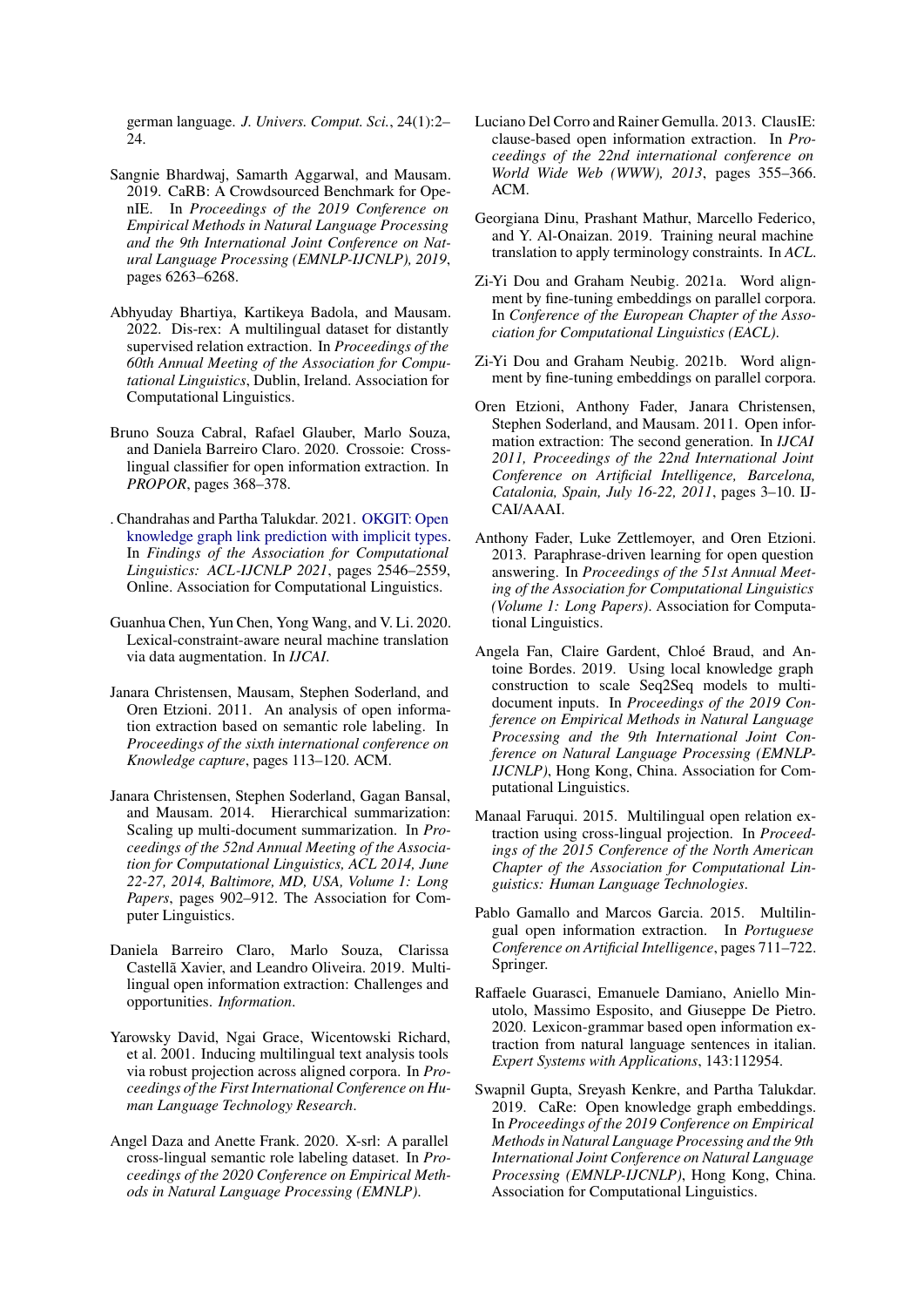- <span id="page-10-13"></span>E. Hasler, A. Gispert, Gonzalo Iglesias, and B. Byrne. 2018. Neural machine translation decoding with terminology constraints. In *NAACL*.
- <span id="page-10-1"></span>Tushar Khot, Ashish Sabharwal, and Peter Clark. 2017. Answering complex questions using open information extraction. In *Proceedings of the 55th Annual Meeting of the Association for Computational Linguistics (Volume 2: Short Papers)*, Vancouver, Canada. Association for Computational Linguistics.
- <span id="page-10-16"></span>Philipp Koehn et al. 2005. Europarl: A parallel corpus for statistical machine translation. In *MT summit*, volume 5, pages 79–86. Citeseer.
- <span id="page-10-9"></span>Keshav Kolluru, Vaibhav Adlakha, Samarth Aggarwal, Mausam, and Soumen Chakrabarti. 2020a. OpenIE6: Iterative Grid Labeling and Coordination Analysis for Open Information Extraction. In *Proceedings of the 2020 Conference on Empirical Methods in Natural Language Processing (EMNLP)*.
- <span id="page-10-3"></span>Keshav Kolluru, Samarth Aggarwal, Vipul Rathore, Mausam, and Soumen Chakrabarti. 2020b. IMoJIE: Iterative Memory-Based Joint Open Information Extraction. In *The 58th Annual Meeting of the Association for Computational Linguistics (ACL)*, Seattle, U.S.A.
- <span id="page-10-6"></span>Keshav Kolluru, Martin Rezk, Pat Verga, William W. Cohen, and Partha P. Talukdar. 2021. Multilingual fact linking. In *3rd Conference on Automated Knowledge Base Construction, AKBC 2021, Virtual, October 4-8, 2021*.
- <span id="page-10-18"></span>Anoop Kunchukuttan, Pratik Mehta, and Pushpak Bhattacharyya. 2018. The IIT Bombay English-Hindi parallel corpus. In *Proceedings of the Eleventh International Conference on Language Resources and Evaluation (LREC 2018)*.
- <span id="page-10-15"></span>Yinhan Liu, Jiatao Gu, Naman Goyal, Xian Li, Sergey Edunov, Marjan Ghazvininejad, Mike Lewis, and Luke Zettlemoyer. 2020. Multilingual denoising pretraining for neural machine translation. *Transactions of the Association for Computational Linguistics*, 8:726–742.
- <span id="page-10-17"></span>Alexandre Lopes, Rodrigo Nogueira, Roberto Lotufo, and Helio Pedrini. 2020. Lite training strategies for Portuguese-English and English-Portuguese translation. In *Proceedings of the Fifth Conference on Machine Translation*.
- <span id="page-10-0"></span>Mausam. 2016. Open information extraction systems and downstream applications. In *Proceedings of the Twenty-Fifth International Joint Conference on Artificial Intelligence (IJCAI), 2016*, pages 4074–4077. AAAI Press.
- <span id="page-10-14"></span>Franz Josef Och and Hermann Ney. 2003. A systematic comparison of various statistical alignment models. *Computational linguistics*, 29(1):19–51.
- <span id="page-10-7"></span>Harinder Pal and Mausam. 2016. Demonyms and compound relational nouns in nominal OpenIE. In *Proceedings of the 5th Workshop on Automated Knowledge Base Construction*, pages 35–39.
- <span id="page-10-12"></span>Dimitris Papadopoulos, Nikolaos Papadakis, and Nikolaos Matsatsinis. 2021. PENELOPIE: Enabling open information extraction for the Greek language through machine translation. In *Proceedings of the 16th Conference of the European Chapter of the Association for Computational Linguistics: Student Research Workshop*.
- <span id="page-10-2"></span>Hoifung Poon, Janara Christensen, Pedro Domingos, Oren Etzioni, Raphael Hoffmann, Chloe Kiddon, Thomas Lin, Xiao Ling, Mausam, Alan Ritter, et al. 2010. Machine reading at the university of washington. In *Proceedings of the NAACL HLT 2010 First International Workshop on Formalisms and Methodology for Learning by Reading*, pages 87–95. Association for Computational Linguistics.
- <span id="page-10-20"></span>Matt Post. 2018. A call for clarity in reporting BLEU scores. In *Proceedings of the Third Conference on Machine Translation: Research Papers*, Brussels, Belgium. Association for Computational Linguistics.
- <span id="page-10-10"></span>Mahmoud Rahat and Alireza Talebpour. 2018. Parsa: An open information extraction system for persian. *Digital Scholarship in the Humanities*, 33(4):874– 893.
- <span id="page-10-19"></span>Gowtham Ramesh, Sumanth Doddapaneni, Aravinth Bheemaraj, Mayank Jobanputra, Raghavan AK, Ajitesh Sharma, Sujit Sahoo, Harshita Diddee, Mahalakshmi J, Divyanshu Kakwani, Navneet Kumar, Aswin Pradeep, Kumar Deepak, Vivek Raghavan, Anoop Kunchukuttan, Pratyush Kumar, and Mitesh Shantadevi Khapra. 2021. [Samanantar: The](http://arxiv.org/abs/2104.05596) [largest publicly available parallel corpora collection](http://arxiv.org/abs/2104.05596) [for 11 indic languages](http://arxiv.org/abs/2104.05596).
- <span id="page-10-5"></span>Vipul Rathore, Kartikeya Badola, Parag Singla, and Mausam. 2022. PARE: a simple and strong baseline for monolingual and multilingual distantly supervised relation extraction. In *Proceedings of the 60th Annual Meeting of the Association for Computational Linguistics*, Dublin, Ireland. Association for Computational Linguistics.
- <span id="page-10-4"></span>Youngbin Ro, Yukyung Lee, and Pilsung Kang. 2020. Multi<sup>^2</sup>OIE: Multilingual open information extraction based on multi-head attention with BERT. In *Findings of the Association for Computational Linguistics: EMNLP 2020*.
- <span id="page-10-11"></span>Ade Romadhony, Ayu Purwarianti, and Dwi H Widyantoro. 2018. Rule-based indonesian open information extraction. In *2018 5th International Conference on Advanced Informatics: Concept Theory and Applications (ICAICTA)*, pages 107–112. IEEE.
- <span id="page-10-8"></span>Swarnadeep Saha and Mausam. 2018. Open information extraction from conjunctive sentences. In *Proceedings of the 27th International Conference on Computational Linguistics*, pages 2288–2299.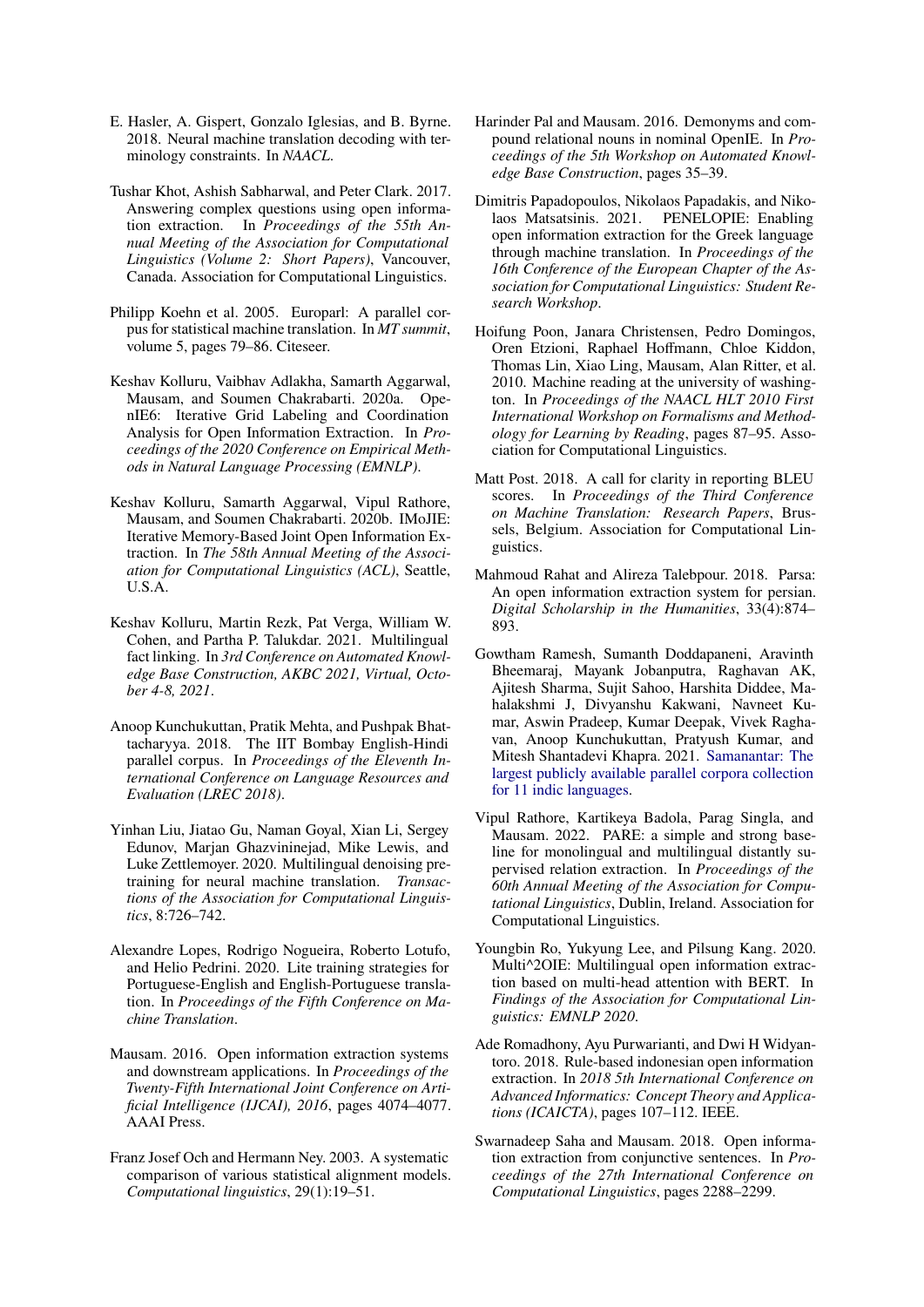- <span id="page-11-1"></span>Swarnadeep Saha, Harinder Pal, and Mausam. 2017. Bootstrapping for numerical OpenIE. In *Proceedings of the 55th Annual Meeting of the Association for Computational Linguistics (Volume 2: Short Papers)*, pages 317–323. Association for Computational Linguistics.
- <span id="page-11-0"></span>Harkanwar Singh, Soumen Chakrabarti, Prachi Jain, Sharod Roy Choudhury, and Mausam. 2021. Multilingual knowledge graph completion with joint relation and entity alignment. In *3rd Conference on Automated Knowledge Base Construction, AKBC 2021, Virtual, October 4-8, 2021*.
- <span id="page-11-2"></span>Gabriel Stanovsky, Julian Michael, Luke Zettlemoyer, and Ido Dagan. 2018. Supervised Open Information Extraction. In *Proceedings of the 2018 Conference of the North American Chapter of the Association for Computational Linguistics: Human Language Technologies (NAACL-HLT), Volume 1 (Long Papers)*, pages 885–895.
- <span id="page-11-3"></span>Mingming Sun, Xu Li, Xin Wang, Miao Fan, Yue Feng, and Ping Li. 2018. Logician: A unified end-to-end neural approach for open-domain information extraction. In *Proceedings of the Eleventh ACM International Conference on Web Search and Data Mining*, pages 556–564.
- <span id="page-11-4"></span>Aaron Steven White, Drew Reisinger, Keisuke Sakaguchi, Tim Vieira, Sheng Zhang, Rachel Rudinger, Kyle Rawlins, and Benjamin Van Durme. 2016. Universal Decompositional Semantics on Universal Dependencies. In *Proceedings of the 2016 Conference on Empirical Methods in Natural Language Processing*.
- <span id="page-11-6"></span>Linting Xue, Noah Constant, Adam Roberts, Mihir Kale, Rami Al-Rfou, Aditya Siddhant, Aditya Barua, and Colin Raffel. 2020. mT5: A massively multilingual pre-trained text-to-text transformer. In *Proceedings of the 2021 Conference of the North American Chapter of the Association for Computational Linguistics: Human Language Technologies*.
- <span id="page-11-5"></span>Othman Zennaki, Nasredine Semmar, and Laurent Besacier. 2019. A neural approach for inducing multilingual resources and natural language processing tools for low-resource languages.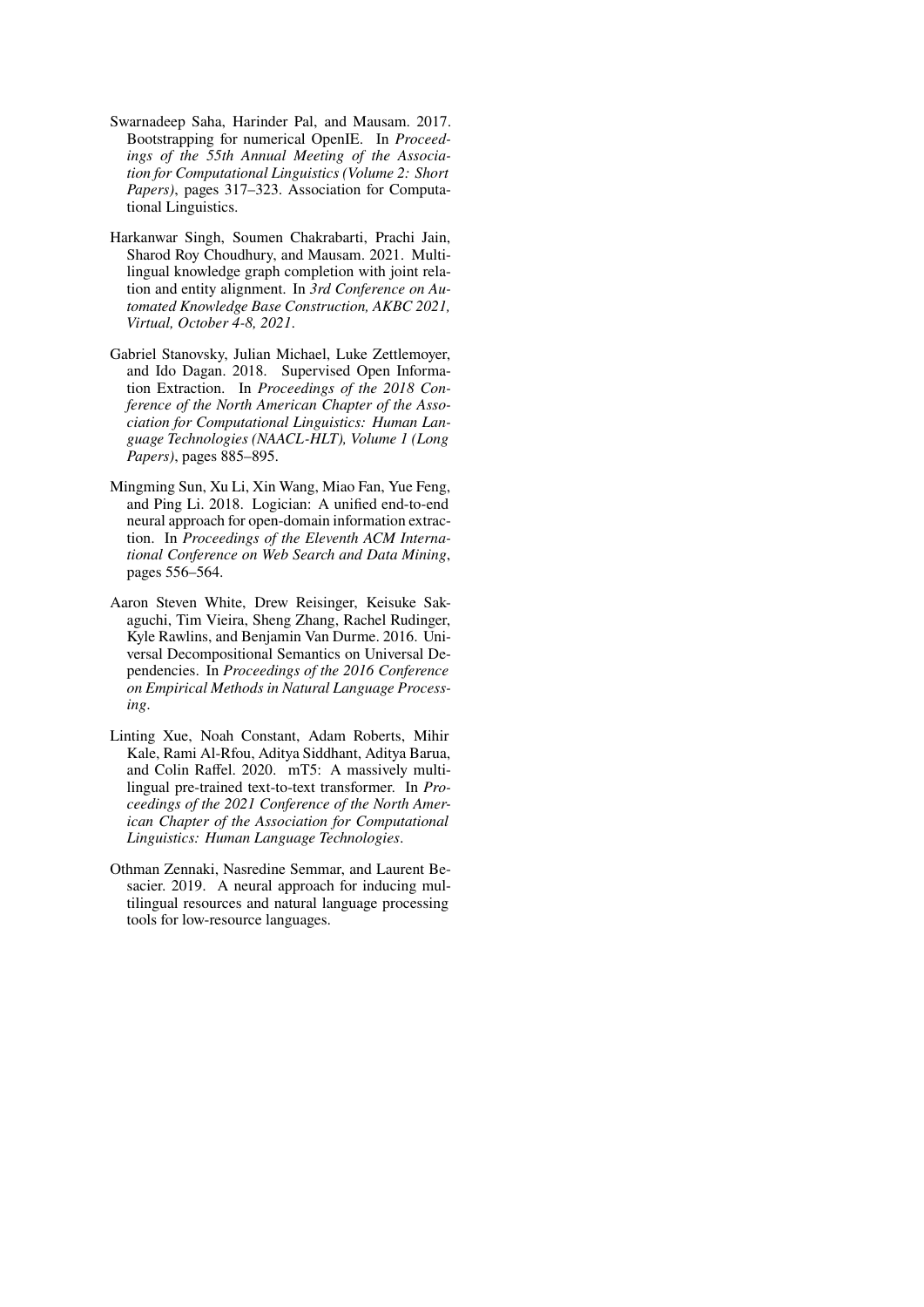## **Alignment-Augmented Consistent Translation for Multilingual Open Information Extraction (Appendix)**

## <span id="page-12-0"></span>**A Crosslingual Label Projection (CLP)**

In this section, we discuss CLP algorithm for projecting labels from English extraction to other language. Consider English sentence, E: *Dutil - Dumas experiment was promoted by an organization called Encounter 2001 denotes* and Spanish sentence, S: *Experimento Dutil - Dumas fue promovido por una organización llamada Encounter 2001*. The word alignments between these sentences are listed in Figure [3](#page-13-0) and equivalent phrases from the phrase extract algorithm are shown in Table [9.](#page-13-1) Consider the English extraction, *(Dumas experiment; was promoted; by an organization)*. For each phrase in the tuple, CLP algorithm looks for the highest BLEU match phrase from Table [9](#page-13-1). The subject phrase *Dumas experiment* has best BLEU match to *Dutil - Dumas experiment* and so the corresponding Spanish phrase *Experimento Dutil - Dumas* will be marked as subject. Note that the phrase *Dumas experiment* is not present in Table [9](#page-13-1) because its aligned phrase is not continuous in Spanish sentence as can be seen in Figure [3](#page-13-0). Similarly for the relation phrase *was promoted*, we find *fue promovido* from Table [9](#page-13-1). Continuing the same algorithm, we get *(Experimento Dutil - Dumas; fue promovido; por una organización)* as the final Spanish extraction.

## <span id="page-12-2"></span>**B Error Analysis**

We list three cases that decrease the quality of transferred data using the AACTRANS+CLP pipeline.

**Missing word alignments**: For example, English extraction, *A couple of trojans have also been found orbiting with Mars* translates to *También se han encontrado un par de trojas en órbita con Mars* in Spanish. The verb *orbiting* changes to the form *en órbita (in orbit)* (nominalization). The word *en* in Spanish does not align with any word in the English extraction as can be seen in Figure [4](#page-13-2). So, projection of *(A couple of trojans; have also been found; orbiting with Mars)* leads to *(un par de trojas; También se han encontrado; órbita con Mars)* which is not fluent because of missing word *en* in the object phrase.

In languages like Spanish and Portuguese, we found alignments to be of high precision but often miss some alignments, as shown above. Next, we see how wrong alignments can affect projection quality.

**Wrong word alignments**: Consider the following English (E) and Hindi (H) ext-sentences, E: *Many organizations like the Samskrita Bharati are conducting Speak Sanskrit workshops to popularize Sanskrit* and H: संस्कृता भारती जैसे कई संगठन सं-स्कृति को लोकप्रिय बनाने के लिए बोल संस्कृति कार्यशा-लाएं आयोɣजत कर रहे हैं. We find that the word *the* is wrongly aligned to the hindi word, कर . So, the subject phrase *Many organizations like the Samskrita Bharati* does not have a continuous phrase in Hindi sentence because it has many words till कर that do not map to the subject phrase in English sentence. Therefore, the CLP algorithm matches a partial phrase *Many organizations like* which is the best BLEU match to the given subject phrase and its equivalent continuous phrase जैसे कई संगठन सं- स्कृति को gets tagged as subject in Hindi. Whereas संस्कृता भारती जैसे कई संगठन संस्कृति को would be an ideal subject phrase.

**Discontinuous phrases**: Pharse extract in the CLP algorithm assumes continuous phrases in English map to continuous phrase in other language. This assumption would lead to incomplete extractions in the other languages. For example, consider English extraction E: *(Winston Churchill; twice suggested; naming a British battleship)* and its Telugu extraction sentence T: విన్ట్సన్ చర్చిల్ రెండుసార్లు బ్రిటి-ష్యుద ధ్ నౌకకు పేరు పెటాట్ లని సూచించారు . The relation phrase *twice suggested* is mapped as follows in Telugu: The word *twice* is mapped to రెండుసార్లు and *suggested* is mapped to సూచించారు . The equivalent phrase *twice suggested* is no longer continuous in Telugu language. CLP algorithm looks for best BLEU match that results in matching to the phrase *twice* and its equivalent రెండుసార్లు is tagged as relation. The ideal relation in this example would be రెండుసార్లు నూచించారు

## <span id="page-12-1"></span>**C BLEU scores**

Table [10](#page-14-1) contains the BLEU scores of both the normal as well as consistent translations. We find that the performance remains nearly the same, indicating that the improved OpenIE performance stems from the consistency in the translations.

## **D Effect of word alignments quality**

In order to understand the effect of alignment quality, we replace the language-specific trained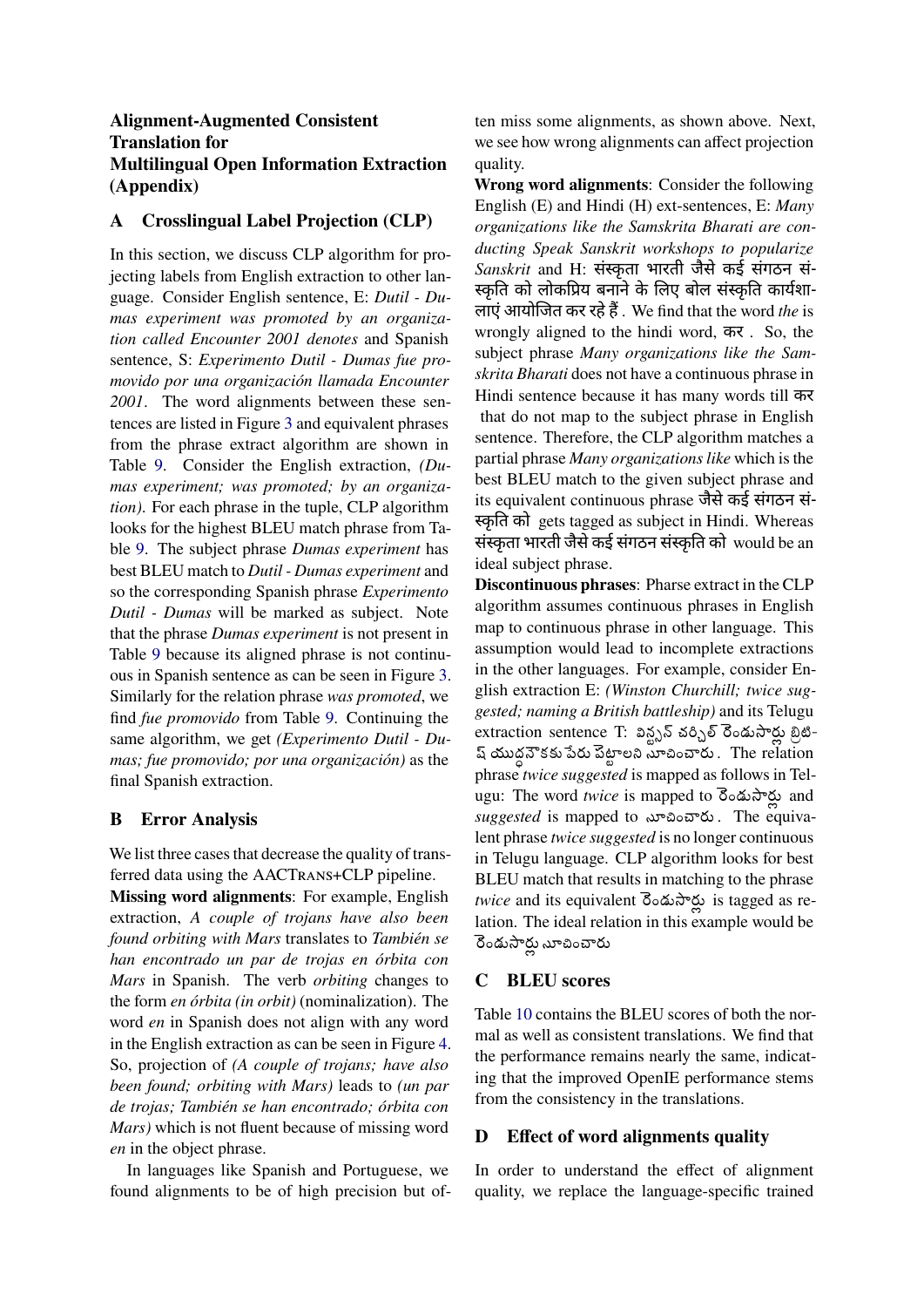<span id="page-13-0"></span>

Figure 3: Equivalent English and Spanish sentence with corresponding word alignments between them

<span id="page-13-2"></span>

Figure 4: Equivalent English and Spanish sentence with corresponding word alignments between them

<span id="page-13-1"></span>

| <b>English Phrases</b>   | <b>Spanish Phrases</b>    |
|--------------------------|---------------------------|
| Dutil - Dumas experiment | Experimento Dutil - Dumas |
| Dumas                    | Dumas                     |
| experiment               | Experimento               |
| was promoted             | fue promovido             |
|                          |                           |

Table 9: Mapped continuous phrases between English (E) and Spanish (S) language sentences from the phrase extract algorithm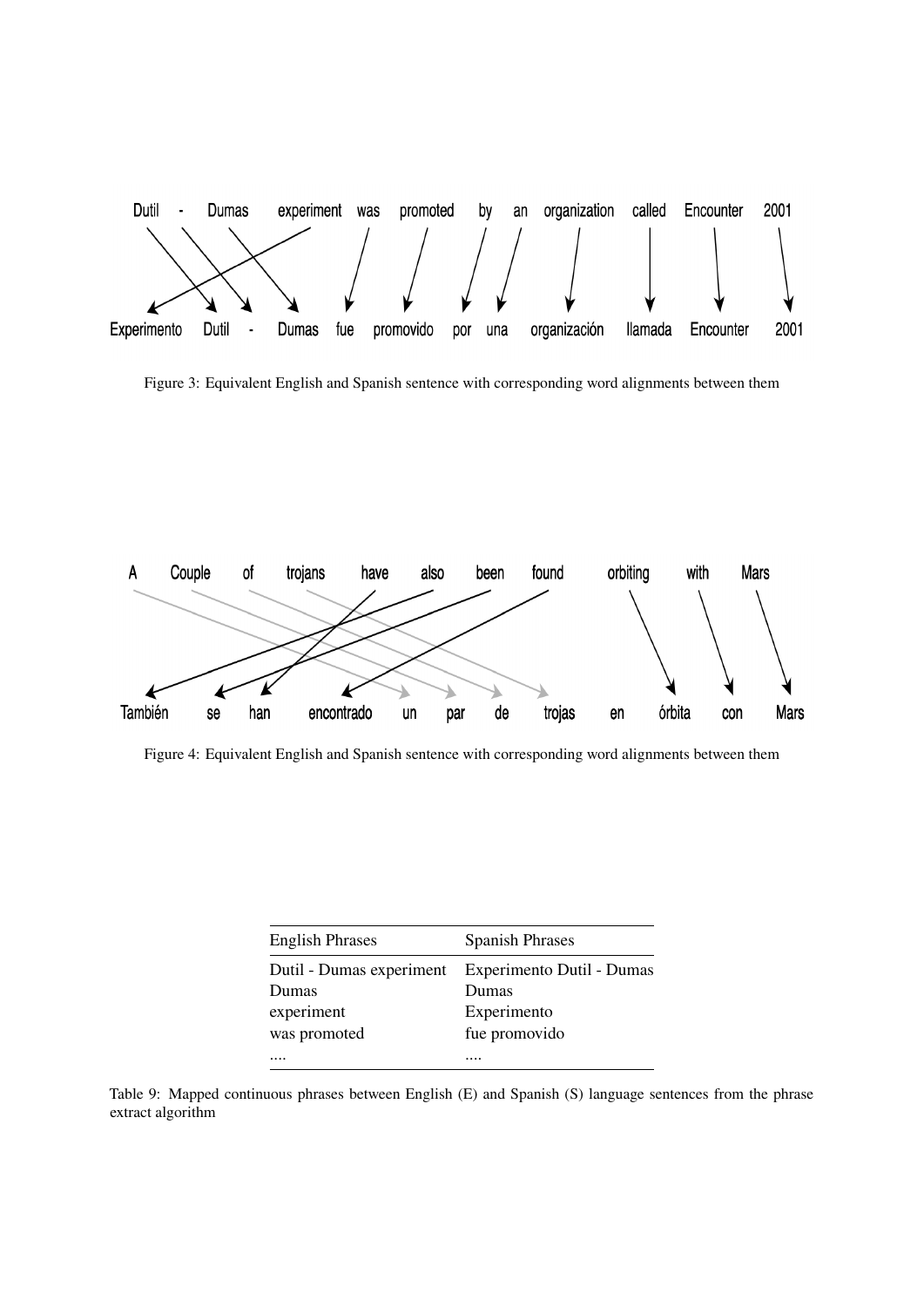<span id="page-14-1"></span>

| <b>BLEU</b>                                       | ES.  | PT. | ZH -               | HT. | TE. |
|---------------------------------------------------|------|-----|--------------------|-----|-----|
| Translation<br>AACTranslation 43.7 47.8 28.2 20.1 | 45.2 |     | 48.4 26.8 20.5 7.0 |     | 7.5 |

<span id="page-14-2"></span>Table 10: BLEU scores of translation and AACtranslation are similar showing that the performance improvement is because of the added consistency.

| Language | MА   | TА   |
|----------|------|------|
| ES       | 0.38 | 0.19 |
| HІ       | 0.49 | 0.20 |

Table 11: Unsupervised alignment perplexity for mBERT (MA) and Trained (TA) aligners

aligners (TA), with a standard pre-trained mBERT model (MA). First note in Table [11](#page-14-2) that MA has a much higher alignment perplexity (used as a measure of unsupervised alignment quality in [\(Dou](#page-9-20) [and Neubig,](#page-9-20) [2021b\)](#page-9-20)). We now perform an experiment to replace TA with MA in our methodology. Aligners are used at two places in our setup - 1. Alignment-Constrained Translation and 2. Crosslingual Label Projection. We replace each of them with an mBERT aligner (MA), and show the results in Table [12.](#page-14-3) We find that there is some performance drop by using MA, but it is quite less compared to the drop in alignment perplexity. This suggests that our model is relatively robust to the quality of alignment.

## **E Alternatives to CLP**

Following ([Zennaki et al.,](#page-11-5) [2019](#page-11-5)), we experiment with a neural mBERT-based tagging model. We train the mBERT model for tagging the Subject, Relation and Object tags in English. Due to the language-agnostic features of mBERT, we can apply the model to other languages in a zero-shot manner. These tagged examples can then be used for training the OpenIE model. In Table [13](#page-14-4), we find that this does not improve over our CLP-based tag-

<span id="page-14-3"></span>

| (AACTRANS,CLP) |      | HІ   |      | ES   |
|----------------|------|------|------|------|
|                | F1   | AUC. | F1   | AUC. |
| (TA, TA)       | 62.1 | 38.8 | 65.9 | 47.2 |
| (TA, MA)       | 58.7 | 34.4 | 64.7 | 46.2 |
| (MA, TA)       | 59.4 | 37.9 | 65.6 | 46.7 |

Table 12: F1 and AUC of GEN2OIE trained with examples generated using TA and MA alignment strategies. (1, 2) corresponds to aligner 1 being used in AACTRANS and aligner 2 being used in CLP.

<span id="page-14-4"></span>

| <b>AACTRANS</b> | HІ           |              | ES           |              |
|-----------------|--------------|--------------|--------------|--------------|
|                 | F1           | <b>AUC</b>   | - F1         | AUC.         |
| CLP<br>mBERT    | 62.1<br>43.7 | 38.8<br>20.5 | 65.9<br>65.3 | 47.2<br>48.1 |

Table 13: GEN2OIE performance trained on examples tagged with either CLP or mBERT model.

ging. However, combining signals from both techniques could be interesting future work. HI results in Table [12](#page-14-3) and Table [13](#page-14-4) use a subset of the final test set which was initially used for development purposes.

## <span id="page-14-0"></span>**F Reproducibility**

**Compute Infrastructure**: We use V100 (32 GB) GPU for training the mBERT models and use TPU v3-8 for training the mT5 models.

**Hyper-parameters**: We list the final hyperparameters used for training mBART model in Table [14](#page-15-0) and mT5 model in Table [15.](#page-15-1) We don't conduct any grid search and use the default hyperparameters suggested in the respective systems.

**Number of parameters**: mBART has 610 million parameters and mT5-base has 580 million parameters.